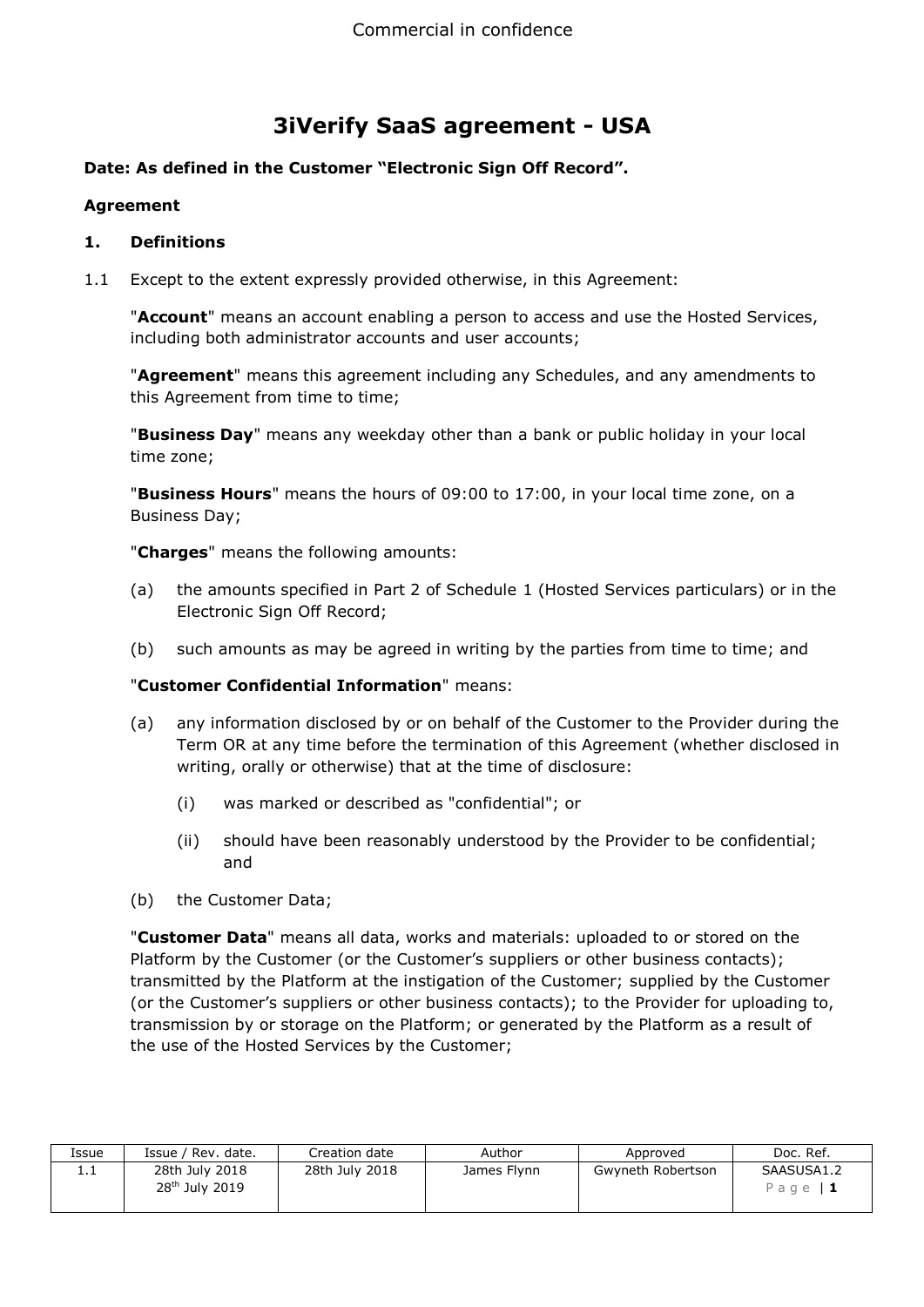"**Documentation**" means the documentation for the Hosted Services produced by the Provider and delivered or made available by the Provider to the Customer;

"**Effective Date**" means the date of execution of this Agreement;

"**Electronic Sign Off Record**" means the record stored in Primority Ltd's 3iVerify system that the Customer signs electronically;

"**Force Majeure Event**" means an event, or a series of related events, that is outside the reasonable control of the party affected (including failures of the internet or any public telecommunications network, hacker attacks, denial of service attacks, virus or other malicious software attacks or infections, power failures, industrial disputes affecting any third party, changes to the law, disasters, explosions, fires, floods, riots, terrorist attacks and wars);

"**Hosted Services**" means the 3iVerify cloud software system, as specified in the Hosted Services Specification, which will be made available by the Provider to the Customer as a service via the internet in accordance with this Agreement;

"**Hosted Services Defect**" means a defect, error or bug in the Platform having an adverse effect OR a material adverse effect on the appearance, operation, functionality or performance of the Hosted Services, but excluding any defect, error or bug caused by or arising as a result of:

- (a) any act or omission of the Customer or any person authorised by the Customer to use the Platform or Hosted Services;
- (b) any use of the Platform or Hosted Services contrary to the Documentation, whether by the Customer or by any person authorized by the Customer;
- (c) a failure of the Customer to perform or observe any of its obligations in this Agreement; and/or
- (d) an incompatibility between the Platform or Hosted Services and any other system, network, application, program, hardware or software not specified as compatible in the Hosted Services Specification;

"**Hosted Services Specification**" means the specification for the Platform and Hosted Services set out in Part 1 of Schedule 1 (Hosted Services particulars) and in the Documentation;

"**Intellectual Property Rights**" means all intellectual property rights wherever in the world, whether registrable or unregistrable, registered or unregistered, including any application or right of application for such rights (and these "intellectual property rights" include copyright and related rights, database rights, confidential information, trade secrets, know-how, business names, trade names, trade marks, service marks, passing off rights, unfair competition rights, patents, petty patents, utility models, semi-conductor topography rights and rights in designs);

| Issue    | Issue / Rev. date.                           | Creation date  | Author      | Approved          | Doc. Ref.               |
|----------|----------------------------------------------|----------------|-------------|-------------------|-------------------------|
| <b>.</b> | 28th July 2018<br>28 <sup>th</sup> July 2019 | 28th July 2018 | James Flynn | Gwyneth Robertson | SAASUSA1.2<br>Page $ 2$ |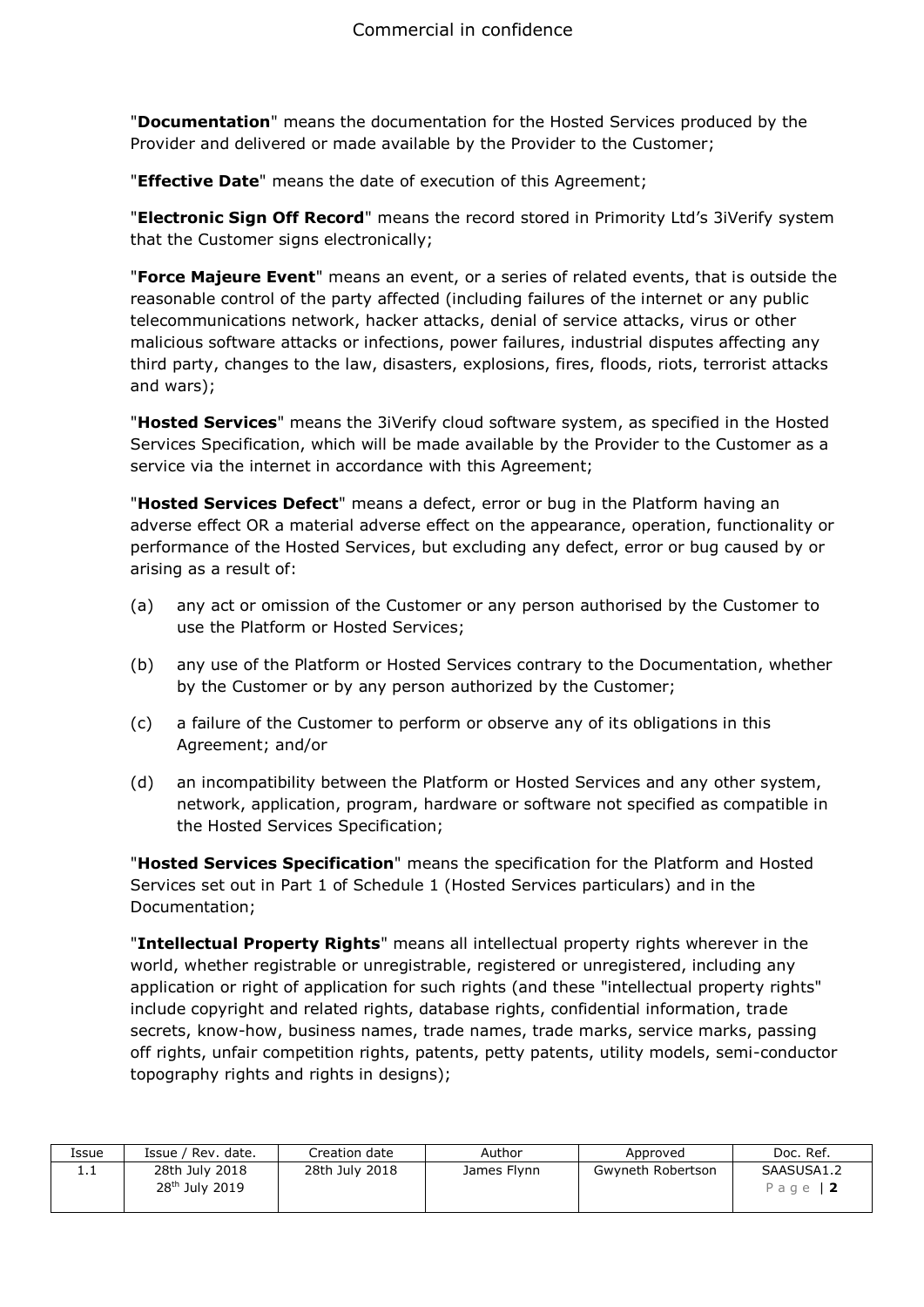"**Maintenance Services**" means the general maintenance of the Platform and Hosted Services, and the application of Updates and Upgrades;

"**Mobile App**" means any mobile application that is made available by the Provider to the Customer for the purposes of accessing data and information in the Platform;

"**Permitted Purpose**" means the management of supplier compliance information or other permitted purpose by agreement in writing or email;

"**Personal Data**" has the meaning given to it in the Data Protection Act 1998;

"**Platform**" means the platform managed by the Provider and used by the Provider to provide the Hosted Services, including the application and database software for the Hosted Services, the system and server software used to provide the Hosted Services, and the computer hardware on which that application, database, system and server software is installed;

"**Schedule**" means any schedule attached to the main body of this Agreement;

"**Services**" means any services that the Provider provides to the Customer, or has an obligation to provide to the Customer, under this Agreement;

"**Support Services**" means support in relation to the use of, and the identification and resolution of errors in, the Hosted Services;

"**Supported Web Browser**" means the current release from time to time of Microsoft Internet Explorer, Mozilla Firefox, Google Chrome or Apple Safari, or any other web browser that the Provider agrees in writing shall be supported;

"**Term**" means the term of this Agreement, commencing in accordance with Clause 3.1 and ending in accordance with Clause 3.2;

"**Update**" means a hotfix, patch or minor version update to any Platform software; and

"**Upgrade**" means a major version upgrade of any Platform software.

#### **2. Jurisdiction**

2.1 This agreement shall be governed by the jurisdiction and laws of the country of the Customer, specifically the United States of America and the State of Residence of the Customer.

# **3. Term**

- 3.1 This Agreement shall come into force upon the Effective Date.
- 3.2 This Agreement shall continue in force for an initial period of 12 months from the Effective Date, subject to termination in accordance with Clause 18.

| Issue    | Issue / Rev. date.                           | Creation date  | Author      | Approved          | Doc. Ref.              |
|----------|----------------------------------------------|----------------|-------------|-------------------|------------------------|
| <b>.</b> | 28th July 2018<br>28 <sup>th</sup> July 2019 | 28th July 2018 | James Flynn | Gwyneth Robertson | SAASUSA1.2<br>Page   3 |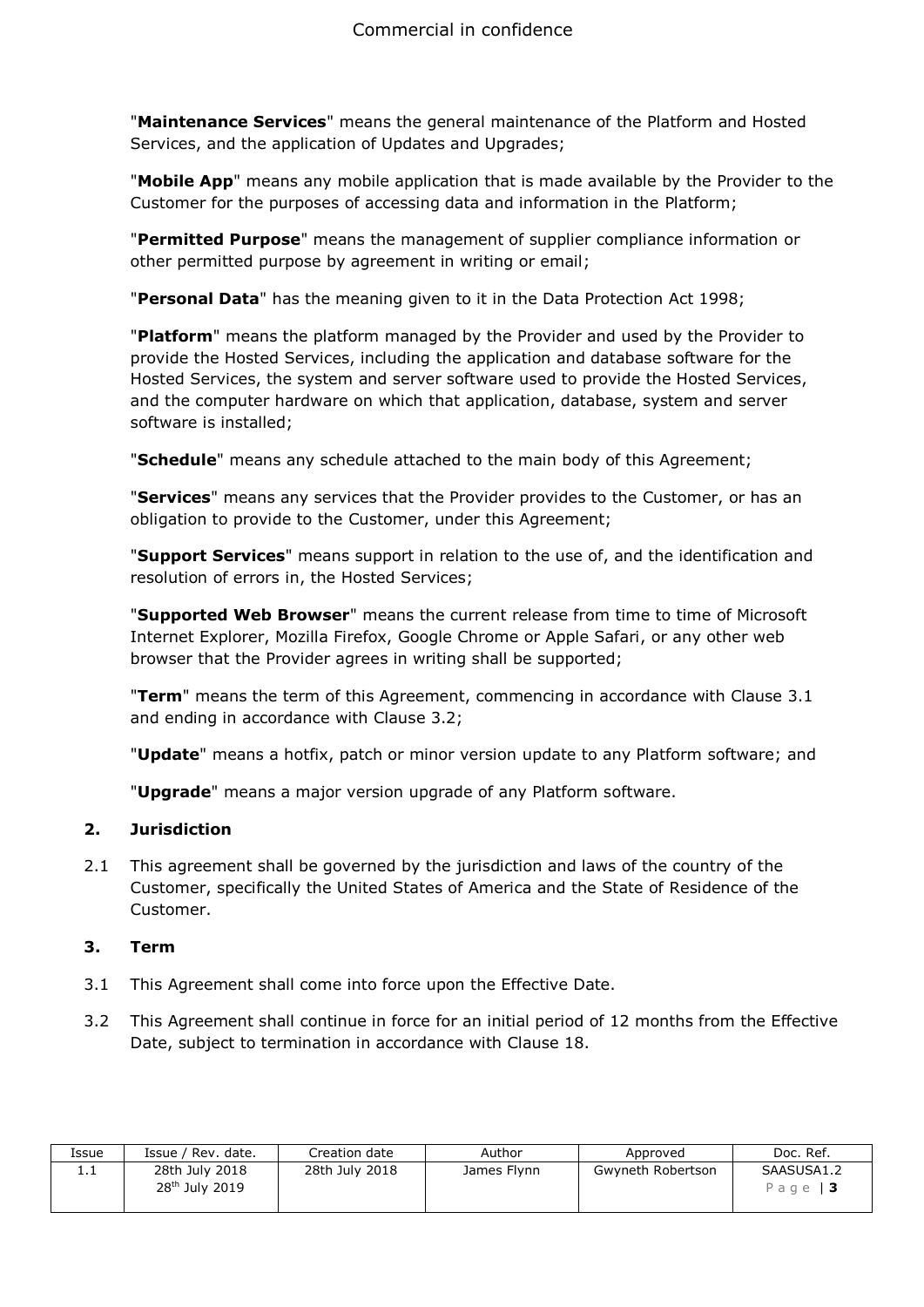3.3 This Agreement shall continue in force for an additional period of 12 months on each anniversary of the Effective Date, subject to termination in accordance with Clause 18.

# **4. Hosted Services**

- 4.1 The Provider shall create an Account for the Customer and shall provide to the Customer login details for that Account on, or promptly following, the Effective Date.
- 4.2 The Provider hereby grants to the Customer a worldwide, non-exclusive licence to use the Hosted Services by means of a Supported Web Browser for the internal business purposes of the Customer in accordance with the Documentation during the Term.
- 4.3 The licence granted by the Provider to the Customer under Clause 4.2 is subject to the following limitations:
	- (a) the Hosted Services may only be used by the officers, employees, agents, suppliers and subcontractors of the Customer
	- (b) the Hosted Services are based on the agreed number of suppliers to be managed, communicated from time to time, and not by individual user accounts
- 4.4 Except to the extent expressly permitted in this Agreement or required by law on a nonexcludable basis, the licence granted by the Provider to the Customer under Clause 4.2 is subject to the following prohibitions:
	- (a) the Customer must not sub-license its right to access and use the Hosted Services;
	- (b) the Customer must not permit any unauthorised person to access or use the Hosted Services;
	- (c) the Customer must not use the Hosted Services to provide services to third parties;
	- (d) the Customer must not make any alteration to the Platform, except as permitted by the Documentation.
- 4.5 The Customer shall use reasonable endeavours, including reasonable security measures relating to administrator Account access details, to ensure that no unauthorised person may gain access to the Hosted Services using an administrator Account.
- 4.6 The Provider shall use all reasonable endeavours to maintain the availability of the Hosted Services to the Customer at the gateway between the public internet and the network of the hosting services provider for the Hosted Services but does not guarantee 100% availability.
- 4.7 For the avoidance of doubt, downtime caused directly or indirectly by any of the following shall not be considered a breach of this Agreement:
	- (a) a Force Majeure Event;
	- (b) a fault or failure of the internet or any public telecommunications network;

| Issue    | ' Rev. date.<br>Issue /                      | Creation date  | Author      | Approved          | Doc. Ref.               |
|----------|----------------------------------------------|----------------|-------------|-------------------|-------------------------|
| <b>.</b> | 28th July 2018<br>28 <sup>th</sup> July 2019 | 28th July 2018 | James Flynn | Gwyneth Robertson | SAASUSA1.2<br>Page $ 4$ |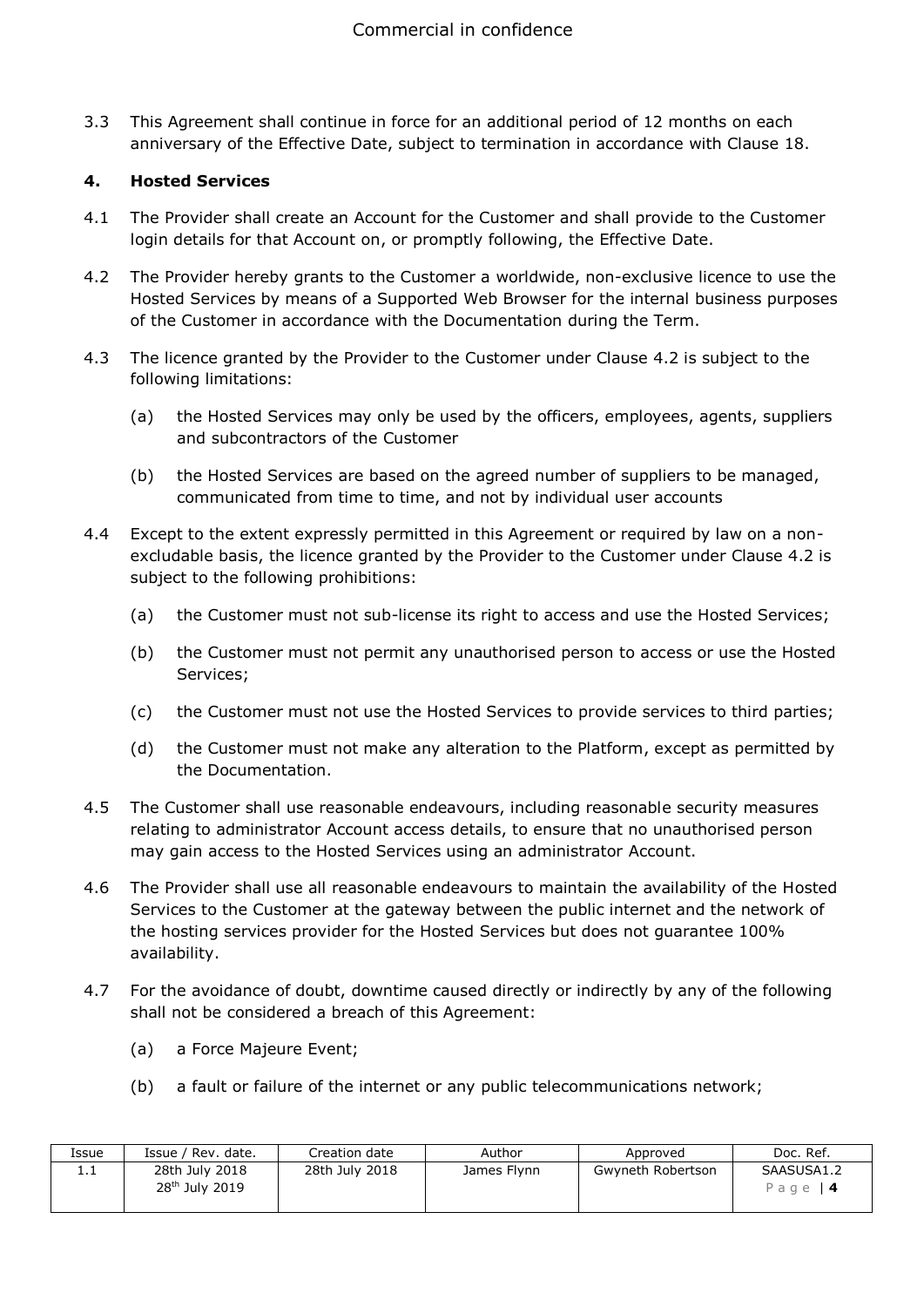- (c) a fault or failure of the Customer's computer systems or networks;
- (d) any breach by the Customer of this Agreement; or
- (e) scheduled maintenance carried out in accordance with this Agreement.
- 4.8 The Customer must comply with Schedule 2 (Acceptable Use Policy) and must ensure that all persons using the Hosted Services with the authority of the Customer or by means of an administrator Account comply with Schedule 2 (Acceptable Use Policy).
- 4.9 The Customer must not use the Hosted Services in any way that causes, or may cause, damage to the Hosted Services or Platform or impairment of the availability or accessibility of the Hosted Services.
- 4.10 The Customer must not use the Hosted Services:
	- (a) in any way that is unlawful, illegal, fraudulent or harmful; or
	- (b) in connection with any unlawful, illegal, fraudulent or harmful purpose or activity.
- 4.11 For the avoidance of doubt, the Customer has no right to access the software code (including object code, intermediate code and source code) of the Platform, either during or after the Term.
- 4.12 The Provider may suspend the provision of the Hosted Services if any amount due to be paid by the Customer to the Provider under this Agreement is overdue, and the Provider has given to the Customer at least 30 days' written notice, following the amount becoming overdue, of its intention to suspend the Hosted Services on this basis.

#### **5. Maintenance Services**

- 5.1 The Provider shall provide the Maintenance Services to the Customer during the Term.
- 5.2 The Provider shall where practicable give to the Customer at least 5 Business Days' prior written notice of scheduled Maintenance Services that are likely to affect the availability of the Hosted Services or are likely to have a material negative impact upon the Hosted Services, without prejudice to the Provider's other notice obligations under this main body of this Agreement.
- 5.3 The Provider shall give to the Customer at least 5 Business Days' prior written notice of the application of an Upgrade to the Platform.
- 5.4 The Provider shall give to the Customer written notice of the application of any security Update to the Platform and at least 5 Business Days' prior written notice of the application of any non-security Update to the Platform.
- 5.5 The Provider shall provide the Maintenance Services in accordance with the standards of skill and care reasonably expected from a leading service provider in the Provider's industry.

| Issue | Issue / Rev. date.                           | Creation date  | Author      | Approved          | Doc. Ref.              |
|-------|----------------------------------------------|----------------|-------------|-------------------|------------------------|
| ⊥.⊥   | 28th July 2018<br>28 <sup>th</sup> July 2019 | 28th July 2018 | James Flynn | Gwyneth Robertson | SAASUSA1.2<br>Page   5 |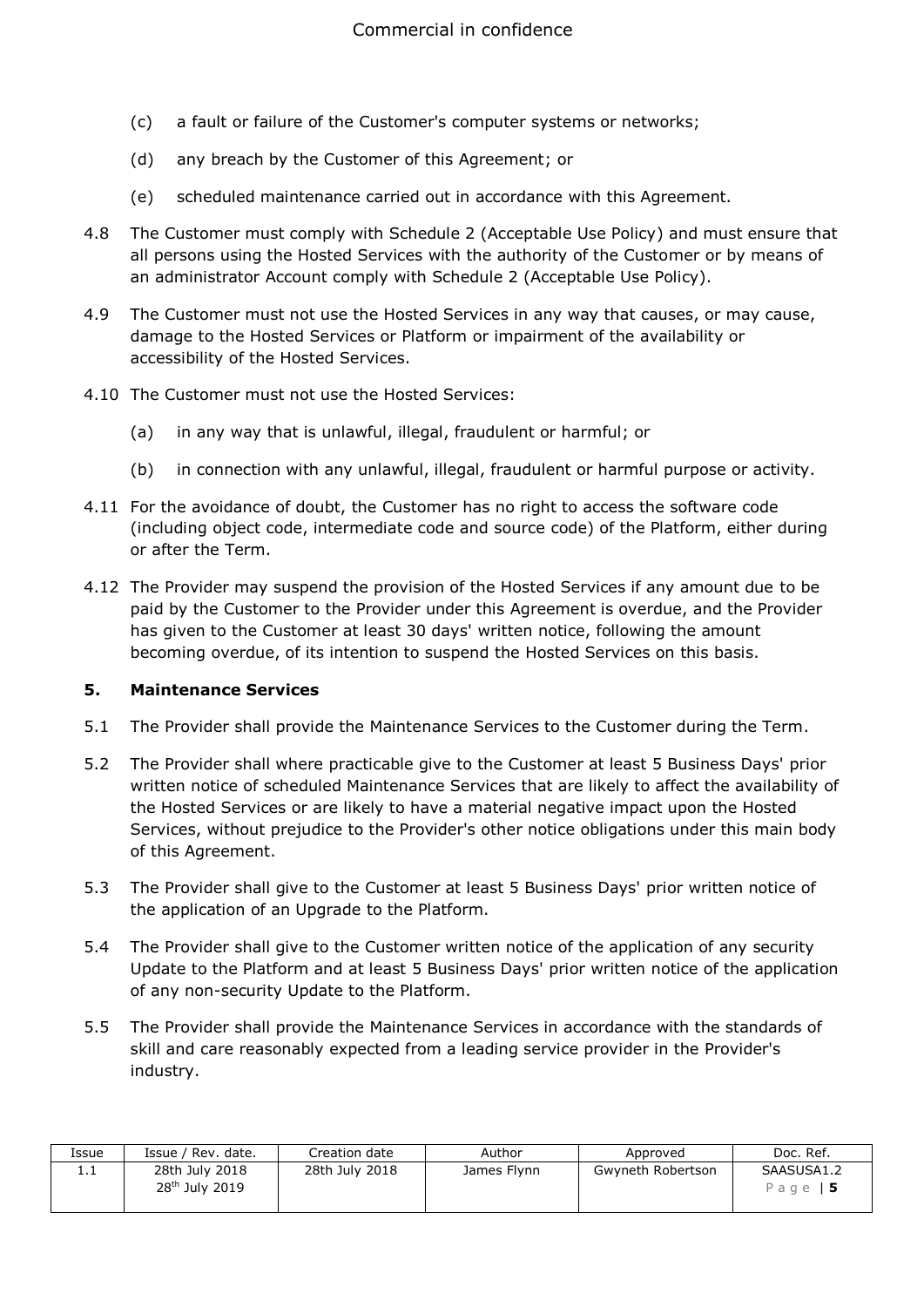5.6 The Provider may suspend the provision of the Maintenance Services if any amount due to be paid by the Customer to the Provider under this Agreement is overdue, and the Provider has given to the Customer at least 30 days' written notice, following the amount becoming overdue, of its intention to suspend the Maintenance Services on this basis.

# **6. Support Services**

- 6.1 The Provider shall provide the Support Services to the Customer during the Term.
- 6.2 The Provider shall make available to the Customer a helpdesk in accordance with the provisions of this main body of this Agreement.
- 6.3 The Provider shall provide the Support Services in accordance with the standards of skill and care reasonably expected from a leading service provider in the Provider's industry.
- 6.4 The Customer may use the helpdesk for the purposes of requesting and, where applicable, receiving the Support Services; and the Customer must not use the helpdesk for any other purpose.
- 6.5 The Provider shall respond promptly to all requests for Support Services made by the Customer through the helpdesk.
- 6.6 The Provider may suspend the provision of the Support Services if any amount due to be paid by the Customer to the Provider under this Agreement is overdue, and the Provider has given to the Customer at least 30 days' written notice, following the amount becoming overdue, of its intention to suspend the Support Services on this basis.

#### **7. Customer Data**

- 7.1 The Customer hereby grants to the Provider a non-exclusive licence to copy, reproduce, store, distribute, publish, export, adapt, edit and translate the Customer Data to the extent reasonably required for the performance of the Provider's obligations and the exercise of the Provider's rights under this Agreement, together with the right to sublicense these rights to its hosting, connectivity and telecommunications service providers to the extent reasonably required for the performance of the Provider's obligations and the exercise of the Provider's rights under this Agreement.
- 7.2 The Customer warrants to the Provider that the Customer Data when used by the Provider in accordance with this Agreement will not infringe the Intellectual Property Rights or other legal rights of any person, and will not breach the provisions of any law, statute or regulation, in any jurisdiction and under any applicable law.
- 7.3 The Provider shall create a back-up copy of the Customer Data at least daily, shall ensure that each such copy is sufficient to enable the Provider to restore the Hosted Services to the state they were in at the time the back-up was taken, and shall retain and securely store each such copy for a minimum period of 30 days.
- 7.4 Within the period of 1 Business Day following receipt of a written request from the Customer, the Provider shall use all reasonable endeavours to restore to the Platform the

| Issue    | Issue / Rev. date.                           | Creation date  | Author      | Approved          | Doc. Ref.                    |
|----------|----------------------------------------------|----------------|-------------|-------------------|------------------------------|
| <b>.</b> | 28th July 2018<br>28 <sup>th</sup> July 2019 | 28th July 2018 | James Flynn | Gwyneth Robertson | SAASUSA1.2<br>Page $\vert 6$ |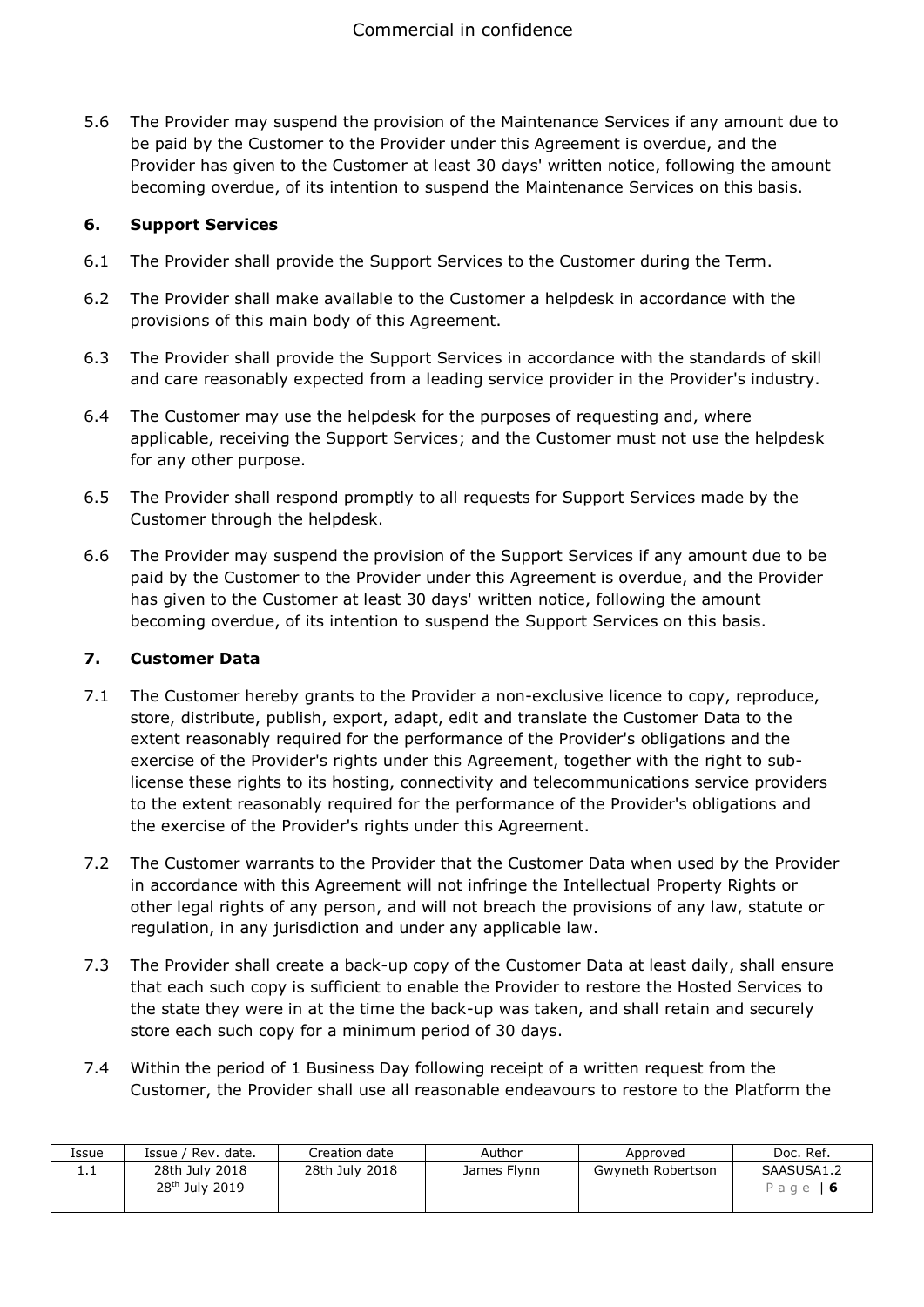Customer Data stored in any back-up copy created and stored by the Provider in accordance with Clause 7.3. The Customer acknowledges that this process will overwrite the Customer Data stored on the Platform prior to the restoration.

7.5 Should the contract be terminated by either party, or The Customer decides not to renew the contract, The Provider will make available, on request, to The Customer, and within 5 working days, all data and documents owned by the customer at the point the contract ended. The Provider will provide a zipped back-up file containing all PDF documents created by the system, a copy of all supplier documents uploaded into the system and a list of suppliers and raw materials contained within the system.

# **8. Mobile App**

8.1 The parties acknowledge and agree that the use of any Mobile App, the parties' respective rights and obligations in relation to the Mobile App and any liabilities of either party arising out of the use of the Mobile App shall be subject to separate terms and conditions, and accordingly this Agreement shall not govern any such use, rights, obligations or liabilities.

# **9. No assignment of Intellectual Property Rights**

9.1 Nothing in this Agreement shall operate to assign or transfer any Intellectual Property Rights from the Provider to the Customer, or from the Customer to the Provider.

# **10. Charges**

- 10.1 The Customer shall pay the Charges to the Provider in accordance with this Agreement.
- 10.2 If the Charges are based in whole or part upon the time spent by the Provider performing the Services, the Provider must obtain the Customer's written consent before performing Services that result in any estimate of time-based Charges given to the Customer being exceeded or any budget for time-based Charges agreed by the parties being exceeded; and unless the Customer agrees otherwise in writing, the Customer shall not be liable to pay to the Provider any Charges in respect of Services performed in breach of this Clause 10.2.
- 10.3 All amounts stated in or in relation to this Agreement are, unless the context requires otherwise, exclusive of any applicable value added taxes, which will be added to those amounts and payable by the Customer to the Provider.
- 10.4 The Provider may elect to vary any element of the Charges by giving to the Customer not less than 30 days' written notice of the variation expiring on any anniversary of the date of execution of this Agreement, providing that no such variation shall result in an aggregate percentage increase in the relevant element of the Charges during the Term that exceeds 2% over the percentage increase, during the same period, in the Consumer Price Index published by the United States Department of Labor at [https://www.bls.gov/cpi/.](https://www.bls.gov/cpi/)

| Issue | ' Rev. date.<br>Issue /                      | Creation date  | Author      | Approved          | Doc. Ref.              |
|-------|----------------------------------------------|----------------|-------------|-------------------|------------------------|
| .     | 28th July 2018<br>28 <sup>th</sup> July 2019 | 28th July 2018 | James Flynn | Gwyneth Robertson | SAASUSA1.2<br>Page   7 |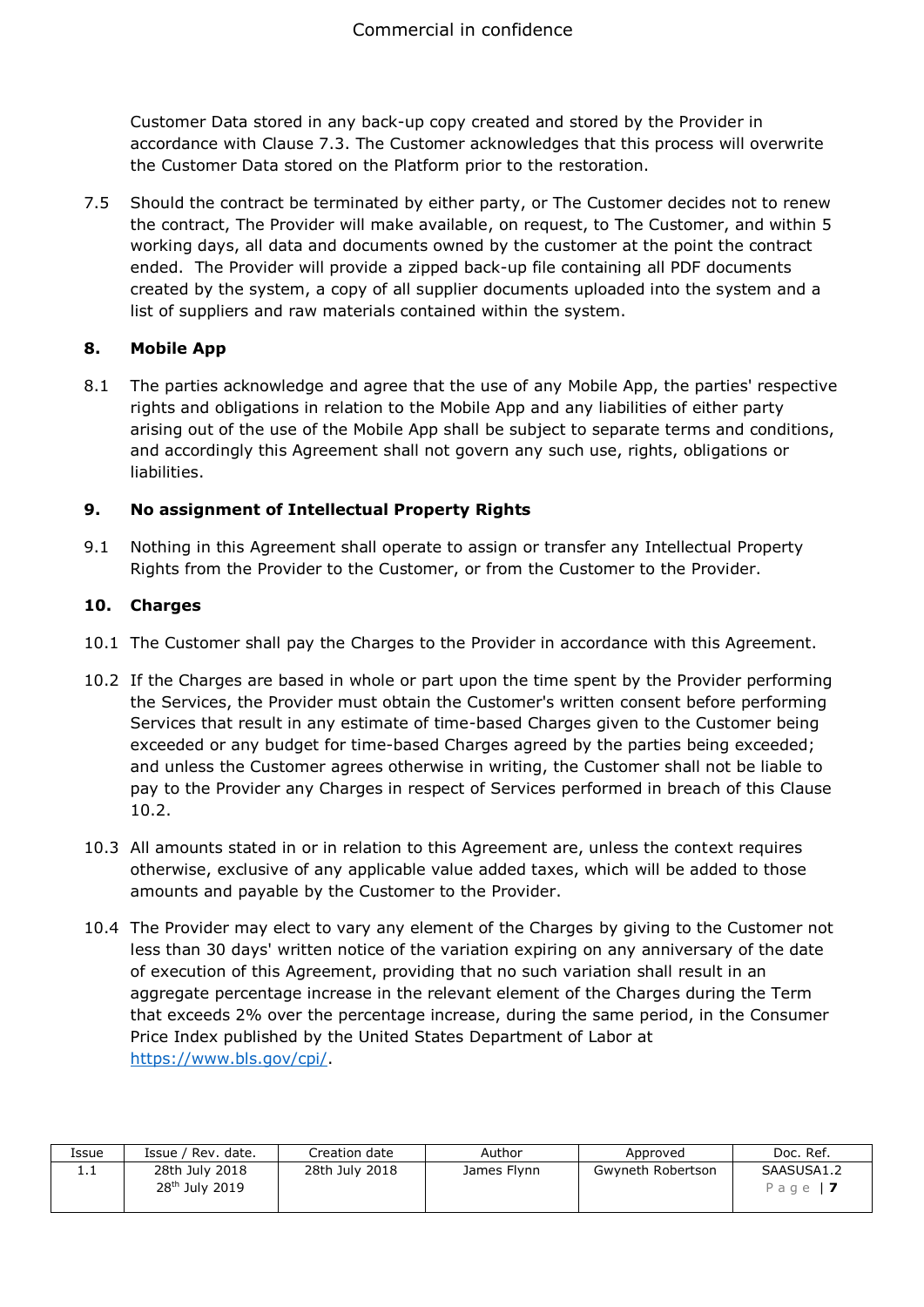# **11. Payments**

- 11.1 The Provider shall issue invoices for the Charges to the Customer in advance of the period to which they relate.
- 11.2 The Customer must pay the Charges to the Provider on receipt of an invoice issued in accordance with this Clause 11, providing that the Charges must in all cases be paid before the commencement of the period to which they relate.
- 11.3 The Customer must pay the Charges by debit card, credit card, direct debit or bank wire transfer (using such payment details as are notified by the Provider to the Customer from time to time).
- 11.4 If the Customer does not pay any amount properly due to the Provider under this Agreement, the Provider may:
	- (a) charge the Customer interest on the overdue amount at the rate of 8% per annum above the Bank of England, or other central bank base rate in the country where the Customer is located, from time to time (which interest will accrue daily until the date of actual payment and be compounded at the end of each named calendar month); or
	- (b) claim interest and statutory compensation from the Customer pursuant to the Late Payment of Commercial Debts (Interest) Act 1998 in the UK or relevant legislation in the jurisdiction of the Customer's country.

#### **12. Provider's confidentiality obligations**

- 12.1 The Provider must:
	- (a) keep the Customer Confidential Information strictly confidential;
	- (b) not disclose the Customer Confidential Information to any person without the Customer's prior written consent, and then only under conditions of confidentiality approved in writing by the Customer;
	- (c) use the same degree of care to protect the confidentiality of the Customer Confidential Information as the Provider uses to protect the Provider's own confidential information of a similar nature, being at least a reasonable degree of care;
	- (d) act in good faith at all times in relation to the Customer Confidential Information; and
	- (e) not use any of the Customer Confidential Information for any purpose other than the Permitted Purpose.
- 12.2 Notwithstanding Clause 12.1, the Provider may disclose the Customer Confidential Information to the Provider's officers, employees, professional advisers, insurers, agents and subcontractors who have a need to access the Customer Confidential Information for

| Issue | Issue / Rev. date.                           | Creation date  | Author      | Approved          | Doc. Ref.              |
|-------|----------------------------------------------|----------------|-------------|-------------------|------------------------|
| ⊥.⊥   | 28th July 2018<br>28 <sup>th</sup> July 2019 | 28th July 2018 | James Flynn | Gwyneth Robertson | SAASUSA1.2<br>Page   8 |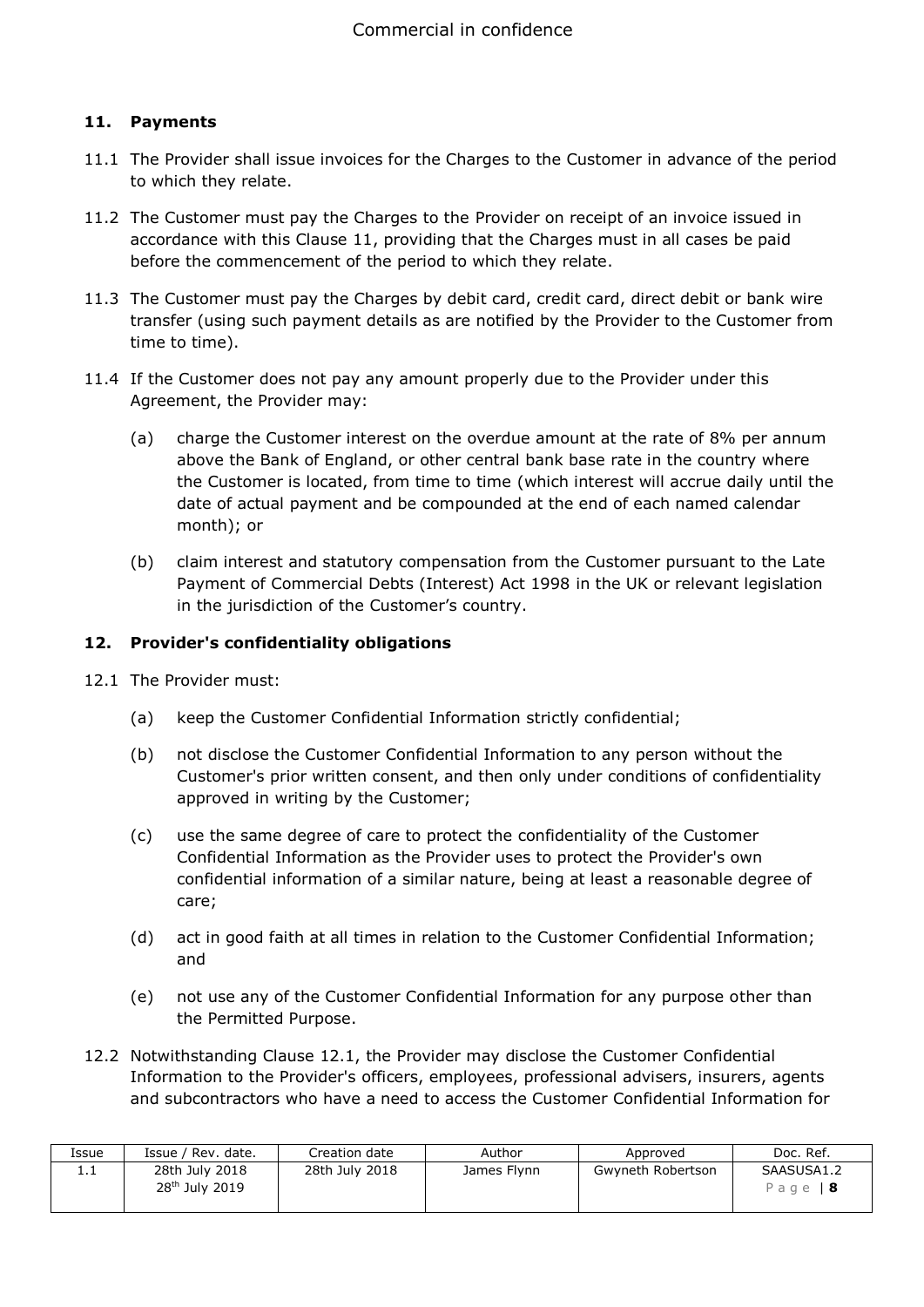the performance of their work with respect to the Permitted Purpose and who are bound by a written agreement or professional obligation to protect the confidentiality of the Customer Confidential Information.

- 12.3 This Clause 12 imposes no obligations upon the Provider with respect to Customer Confidential Information that:
	- (a) is known to the Provider before disclosure under this Agreement and is not subject to any other obligation of confidentiality;
	- (b) is or becomes publicly known through no act or default of the Provider; or
	- (c) is obtained by the Provider from a third party in circumstances where the Provider has no reason to believe that there has been a breach of an obligation of confidentiality.
- 12.4 The restrictions in this Clause 12 do not apply to the extent that any Customer Confidential Information is required to be disclosed by any law or regulation, by any judicial or governmental order or request, or pursuant to disclosure requirements relating to the listing of the stock of the Provider on any recognised stock exchange.
- 12.5 The provisions of this Clause 12 shall continue in force for a period of 5 years following the termination of this Agreement, at the end of which period they will cease to have effect.

# **13. Data protection**

- 13.1 The Customer warrants to the Provider that it has the legal right to disclose all Personal Data that it does in fact disclose to the Provider under or in connection with this Agreement, and that the processing of that Personal Data by the Provider for the Permitted Purpose in accordance with this Agreement will not breach any applicable data protection or data privacy laws (including the Data Protection Act 1998).
- 13.2 To the extent that the Provider processes Personal Data disclosed by the Customer, the Provider warrants that:
	- (a) it will act only on instructions from the Customer in relation to the processing of that Personal Data;
	- (b) it has in place appropriate security measures (both technical and organisational) against unlawful or unauthorised processing of that Personal Data and against loss or corruption of that Personal Data; and

| Issue    | Issue / Rev. date.                           | Creation date  | Author      | Approved          | Doc. Ref.              |
|----------|----------------------------------------------|----------------|-------------|-------------------|------------------------|
| <b>.</b> | 28th July 2018<br>28 <sup>th</sup> July 2019 | 28th July 2018 | James Flynn | Gwyneth Robertson | SAASUSA1.2<br>Page   9 |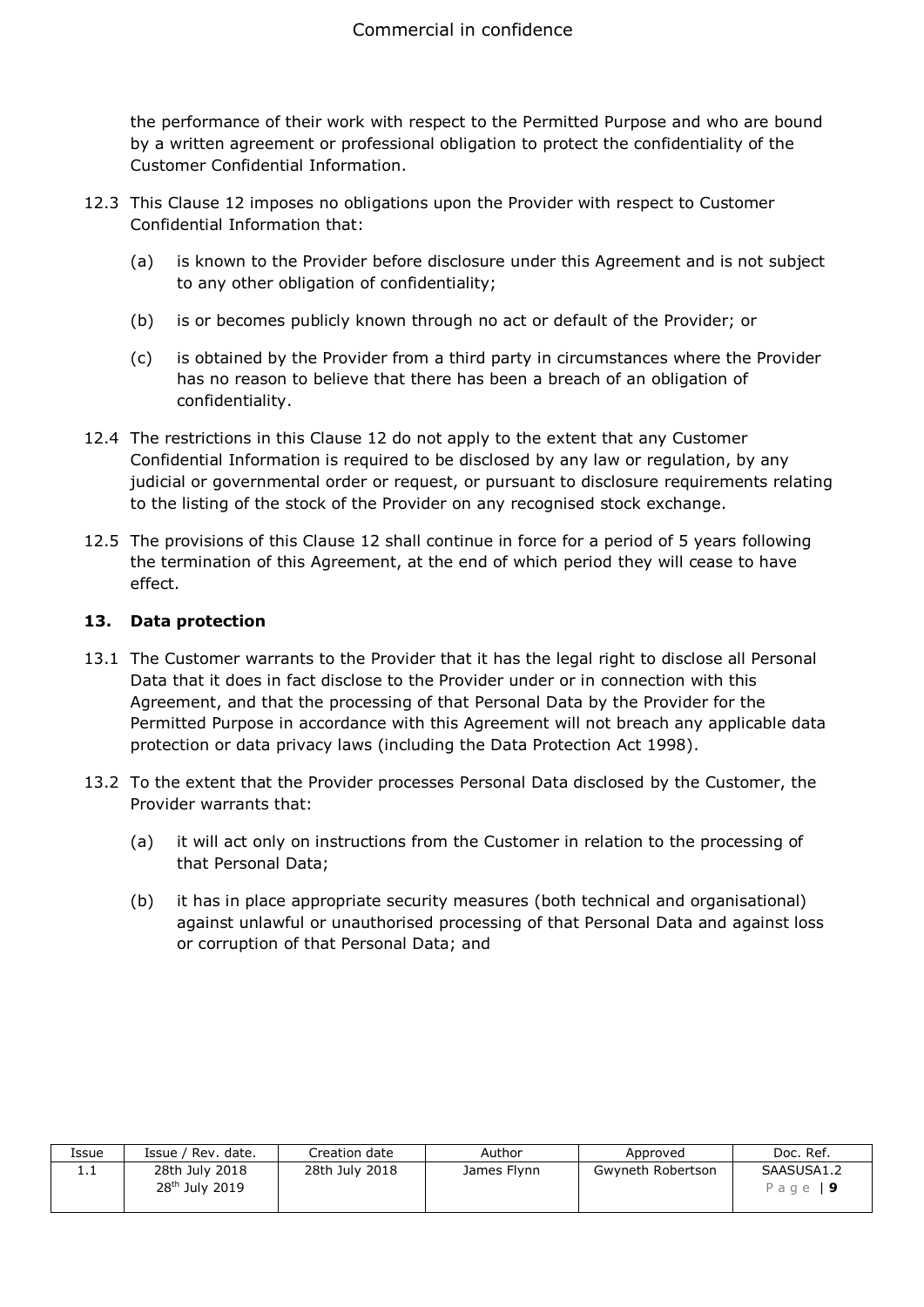#### **14. Warranties**

- 14.1 The Provider warrants to the Customer that:
	- (a) the Provider has the legal right and authority to enter into this Agreement and to perform its obligations under this Agreement;
	- (b) the Provider will comply with all applicable legal and regulatory requirements applying to the exercise of the Provider's rights and the fulfilment of the Provider's obligations under this Agreement; and
	- (c) the Provider has or has access to all necessary know-how, expertise and experience to perform its obligations under this Agreement.
- 14.2 The Provider warrants to the Customer that:
	- (a) the Platform and Hosted Services will conform in all material respects with the Hosted Services Specification;
	- (b) the Hosted Services will be free from Hosted Services Defects;
	- (c) the application of Updates and Upgrades to the Platform by the Provider will not introduce any Hosted Services Defects into the Hosted Services;
	- (d) the Platform will be free from viruses, worms, Trojan horses, ransomware, spyware, adware and other malicious software programs; and
	- (e) the Platform will incorporate security features reflecting the requirements of good industry practice.
- 14.3 The Provider warrants to the Customer that the Hosted Services, when used by the Customer in accordance with this Agreement, will not breach any laws, statutes or regulations applicable in any jurisdiction and under any applicable law
- 14.4 The Provider warrants to the Customer that the Hosted Services, when used by the Customer in accordance with this Agreement, will not infringe the Intellectual Property Rights of any person in any jurisdiction and under any applicable law.
- 14.5 If the Provider reasonably determines, or any third party alleges, that the use of the Hosted Services by the Customer in accordance with this Agreement infringes any person's Intellectual Property Rights, the Provider may at its own cost and expense:
	- (a) modify the Hosted Services in such a way that they no longer infringe the relevant Intellectual Property Rights; or
	- (b) procure for the Customer the right to use the Hosted Services in accordance with this Agreement.
- 14.6 The Customer warrants to the Provider that it has the legal right and authority to enter into this Agreement and to perform its obligations under this Agreement.

| Issue | Issue / Rev. date.                           | Creation date  | Author      | Approved          | Doc. Ref.               |
|-------|----------------------------------------------|----------------|-------------|-------------------|-------------------------|
| ⊥.⊥   | 28th July 2018<br>28 <sup>th</sup> July 2019 | 28th July 2018 | James Flynn | Gwyneth Robertson | SAASUSA1.2<br>Page   10 |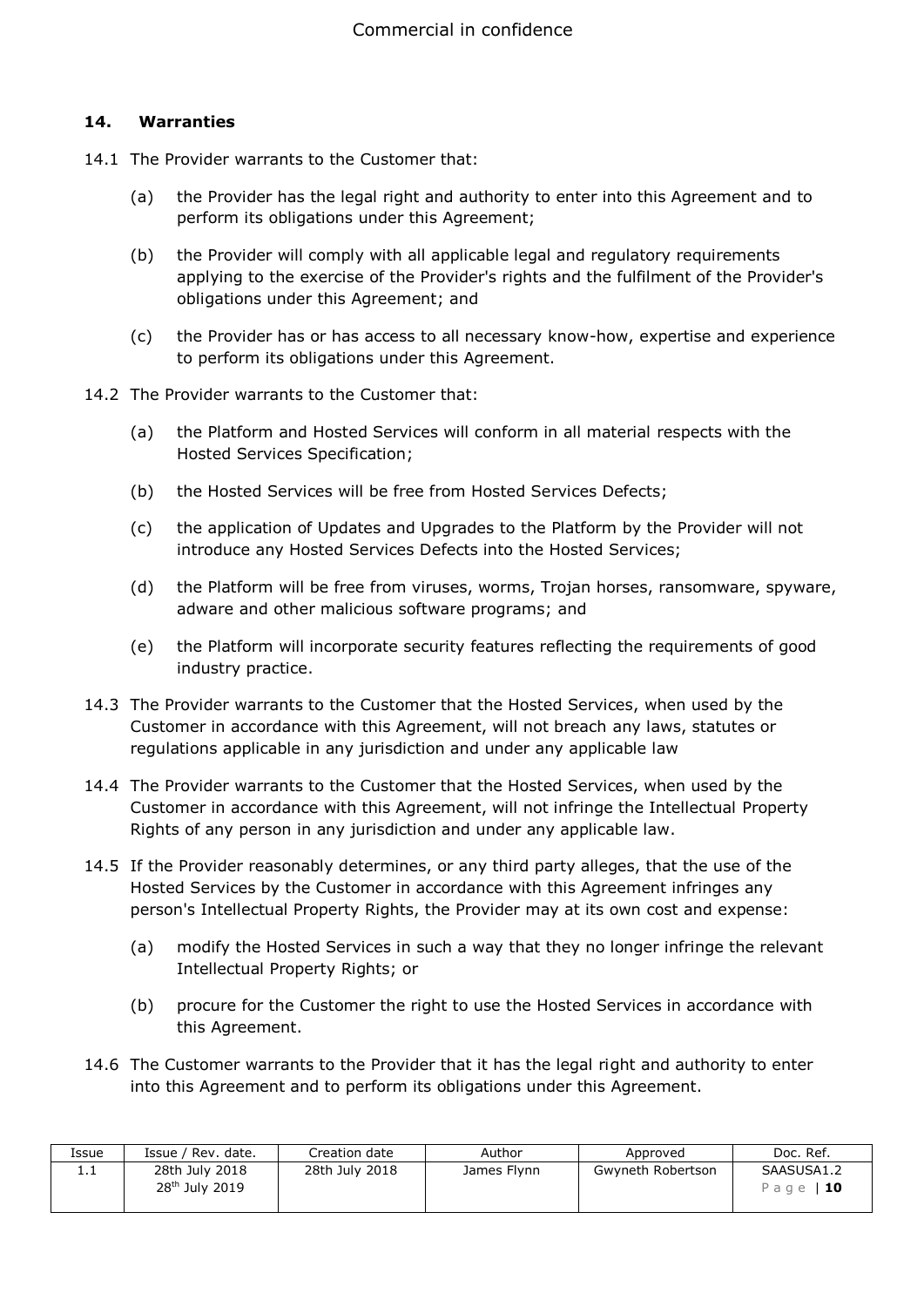14.7 All of the parties' warranties and representations in respect of the subject matter of this Agreement are expressly set out in this Agreement. To the maximum extent permitted by applicable law, no other warranties or representations concerning the subject matter of this Agreement will be implied into this Agreement or any related contract.

#### **15. Acknowledgements and warranty limitations**

- 15.1 The Customer acknowledges that complex software is never wholly free from defects, errors and bugs; and subject to the other provisions of this Agreement, the Provider gives no warranty or representation that the Hosted Services will be wholly free from defects, errors and bugs.
- 15.2 The Customer acknowledges that complex software is never entirely free from security vulnerabilities; and subject to the other provisions of this Agreement, the Provider gives no warranty or representation that the Hosted Services will be entirely secure.
- 15.3 The Customer acknowledges that the Hosted Services are designed to be compatible only with that software and those systems specified as compatible in the Hosted Services Specification; and the Provider does not warrant or represent that the Hosted Services will be compatible with any other software or systems.
- 15.4 The Customer acknowledges that the Provider will not provide any legal, financial, accountancy or taxation advice under this Agreement or in relation to the Hosted Services; and, except to the extent expressly provided otherwise in this Agreement, the Provider does not warrant or represent that the Hosted Services or the use of the Hosted Services by the Customer will not give rise to any legal liability on the part of the Customer or any other person.

# **16. Limitations and exclusions of liability**

- 16.1 Nothing in this Agreement will:
	- (a) limit or exclude any liability for death or personal injury resulting from negligence;
	- (b) limit or exclude any liability for fraud or fraudulent misrepresentation;
	- (c) limit any liabilities in any way that is not permitted under applicable law; or
	- (d) exclude any liabilities that may not be excluded under applicable law.
- 16.2 The limitations and exclusions of liability set out in this Clause 16 and elsewhere in this Agreement:
	- (a) are subject to Clause 16.1; and
	- (b) govern all liabilities arising under this Agreement or relating to the subject matter of this Agreement, including liabilities arising in contract, in tort (including negligence) and for breach of statutory duty, except to the extent expressly provided otherwise in this Agreement.

| Issue | . Rev. date / ٩<br>Issue /                   | Creation date  | Author      | Approved          | Doc. Ref.               |
|-------|----------------------------------------------|----------------|-------------|-------------------|-------------------------|
| 1. L  | 28th July 2018<br>28 <sup>th</sup> July 2019 | 28th July 2018 | James Flynn | Gwyneth Robertson | SAASUSA1.2<br>Page   11 |
|       |                                              |                |             |                   |                         |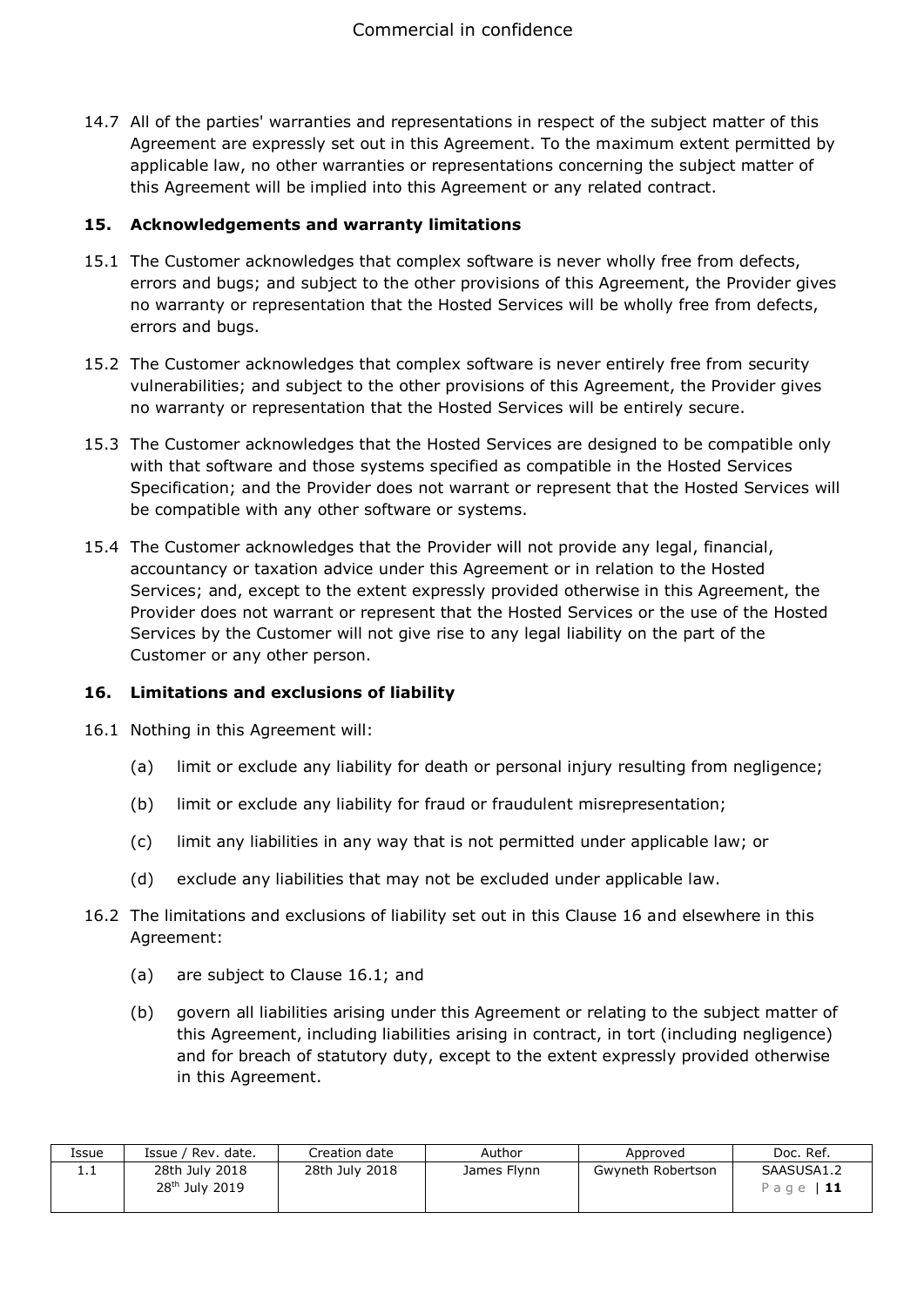- 16.3 Neither party shall be liable to the other party in respect of any losses arising out of a Force Majeure Event.
- 16.4 Neither party shall be liable to the other party in respect of any loss of profits or anticipated savings.
- 16.5 Neither party shall be liable to the other party in respect of any loss of revenue or income.
- 16.6 Neither party shall be liable to the other party in respect of any loss of use or production.
- 16.7 Neither party shall be liable to the other party in respect of any loss of business, contracts or opportunities.
- 16.8 Neither party shall be liable to the other party in respect of any loss or corruption of any data, database or software; providing that this Clause 16.8 shall not protect the Provider unless the Provider has fully complied with its obligations under Clause 7.3 and Clause 7.4.
- 16.9 Neither party shall be liable to the other party in respect of any special, indirect or consequential loss or damage.
- 16.10The liability of each party to the other party under this Agreement in respect of any event or series of related events shall not exceed the greater of:
	- (a) the total amount paid and payable by the Customer to the Provider under this Agreement in the 12-month period preceding the commencement of the event or events.
- 16.11The aggregate liability of each party to the other party under this Agreement shall not exceed the greater of:
	- (a) the total amount paid and payable by the Customer to the Provider under this Agreement.

# **17. Force Majeure Event**

- 17.1 If a Force Majeure Event gives rise to a failure or delay in either party performing any obligation under this Agreement (other than any obligation to make a payment), that obligation will be suspended for the duration of the Force Majeure Event.
- 17.2 A party that becomes aware of a Force Majeure Event which gives rise to, or which is likely to give rise to, any failure or delay in that party performing any obligation under this Agreement, must:
	- (a) promptly notify the other; and
	- (b) inform the other of the period for which it is estimated that such failure or delay will continue.

| Issue | Issue / Rev. date.                           | Creation date  | Author      | Approved          | Doc. Ref.               |
|-------|----------------------------------------------|----------------|-------------|-------------------|-------------------------|
| ⊥.⊥   | 28th July 2018<br>28 <sup>th</sup> July 2019 | 28th July 2018 | James Flynn | Gwyneth Robertson | SAASUSA1.2<br>Page   12 |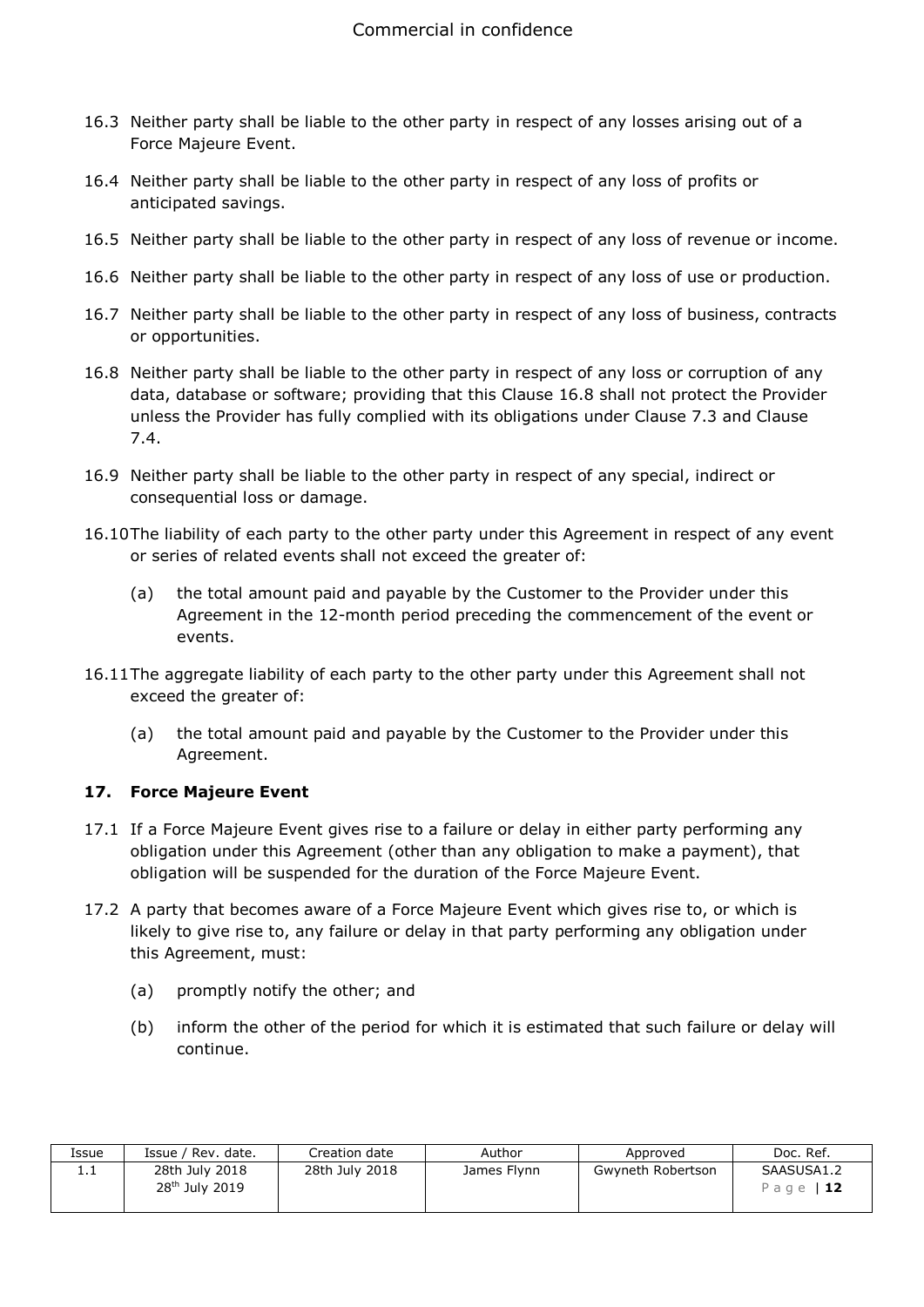17.3 A party whose performance of its obligations under this Agreement is affected by a Force Majeure Event must take reasonable steps to mitigate the effects of the Force Majeure Event.

# **18. Termination**

- 18.1 Either party may terminate this Agreement by giving to the other party at least 90 days' written notice of termination.
- 18.2 Either party may terminate this Agreement immediately by giving written notice of termination to the other party if the other party commits a material breach of this Agreement.
- 18.3 Either party may terminate this Agreement immediately by giving written notice of termination to the other party if:
	- (a) the other party:
		- (i) is dissolved;
		- (ii) ceases to conduct all (or substantially all) of its business;
		- (iii) is or becomes unable to pay its debts as they fall due;
		- (iv) is or becomes insolvent or is declared insolvent; or
		- (v) convenes a meeting or makes or proposes to make any arrangement or composition with its creditors;
	- (b) an administrator, administrative receiver, liquidator, receiver, trustee, manager or similar is appointed over any of the assets of the other party;
	- (c) an order is made for the winding up of the other party, or the other party passes a resolution for its winding up (other than for the purpose of a solvent company reorganisation where the resulting entity will assume all the obligations of the other party under this Agreement); or

#### **19. Effects of termination**

- 19.1 Upon the termination of this Agreement, all of the provisions of this Agreement shall cease to have effect, save that the following provisions of this Agreement shall survive and continue to have effect (in accordance with their express terms or otherwise indefinitely): Clauses 1, 4.11, 8, 11.2, 11.4, 12, 16, 19, 22 and 23.
- 19.2 Except to the extent that this Agreement expressly provides otherwise, the termination of this Agreement shall not affect the accrued rights of either party.
- 19.3 Within 30 days following the termination of this Agreement for any reason:

| Issue    | Issue / Rev. date.                           | Creation date  | Author      | Approved          | Doc. Ref.               |
|----------|----------------------------------------------|----------------|-------------|-------------------|-------------------------|
| <b>.</b> | 28th July 2018<br>28 <sup>th</sup> July 2019 | 28th July 2018 | James Flynn | Gwyneth Robertson | SAASUSA1.2<br>Page   13 |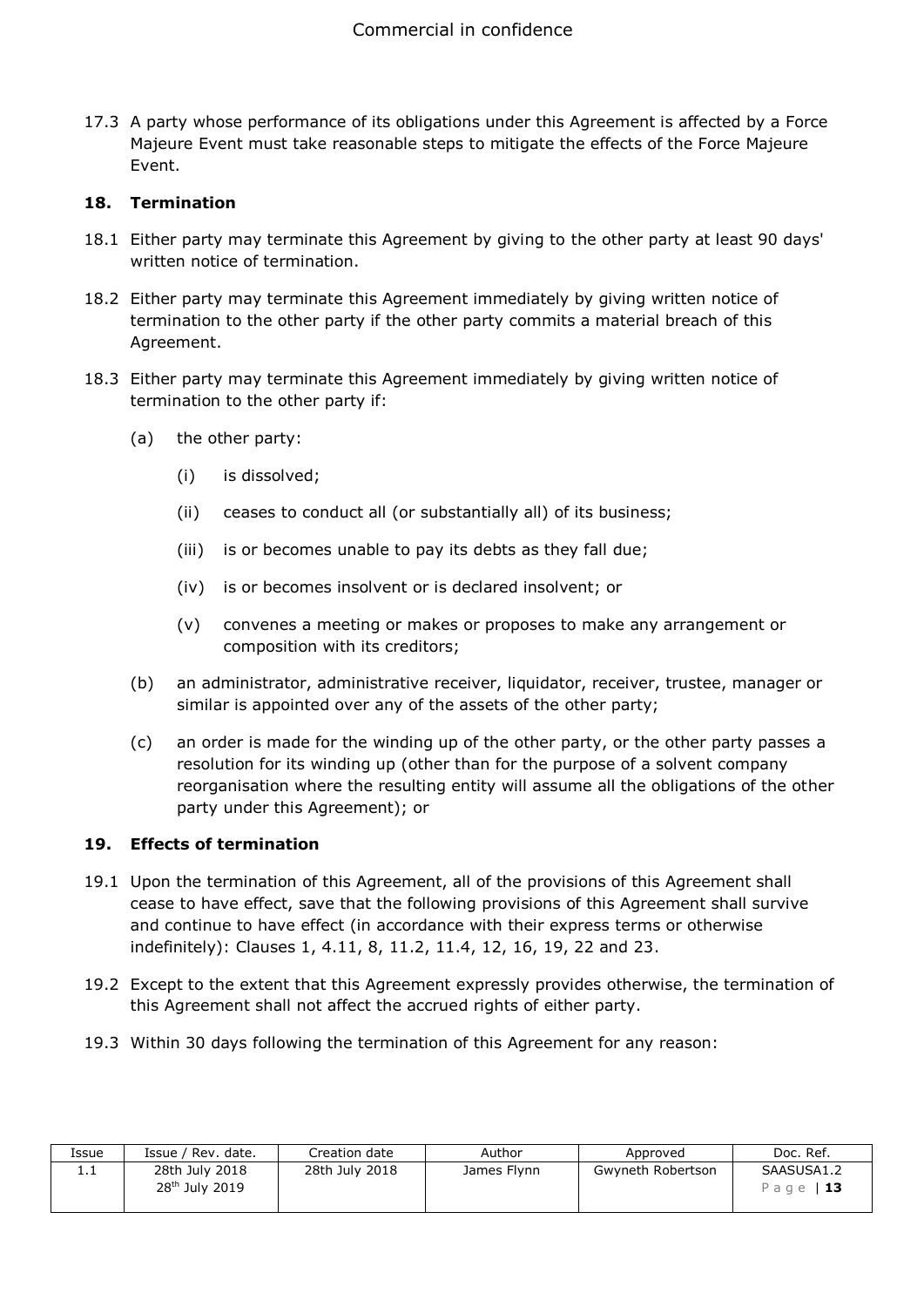- (a) the Customer must pay to the Provider any Charges in respect of Services provided to the Customer before the termination of this Agreement; and
- (b) the Provider must refund to the Customer any Charges paid by the Customer to the Provider in respect of Services that were to be provided to the Customer after the termination of this Agreement,

without prejudice to the parties' other legal rights.

#### **20. Notices**

- 20.1 Any notice from one party to the other party under this Agreement must be given by one of the following methods (using the relevant contact details set out in Clause 20.2 and Part 3 of Schedule 1 (Hosted Services particulars)):
	- (a) delivered personally or sent by courier, in which case the notice shall be deemed to be received upon delivery; or
	- (b) sent by recorded signed-for post, in which case the notice shall be deemed to be received 2 Business Days following posting,

providing that, if the stated time of deemed receipt is not within Business Hours, then the time of deemed receipt shall be when Business Hours next begin after the stated time.

- 20.2 The Provider's contact details for notices under this Clause 20 are as follows: James Flynn, Primority Ltd, 5 Williamsons Quay, Kirkcaldy, Fife, Scotland, UK, KY1 1JS.
- 20.3 The addressee and contact details set out in Clause 20.2 and Part 3 of Schedule 1 (Hosted Services particulars) may be updated from time to time by a party giving written notice of the update to the other party in accordance with this Clause 20.

# **21. Subcontracting**

- 21.1 The Provider must not subcontract any of its obligations under this Agreement without the prior written consent of the Customer, providing that the Customer must not unreasonably withhold or delay the giving of such consent.
- 21.2 The Provider shall remain responsible to the Customer for the performance of any subcontracted obligations.
- 21.3 Notwithstanding any other provision of this Agreement, the Customer acknowledges and agrees that the Provider may subcontract to any reputable third-party hosting business the hosting of the Platform and the provision of services in relation to the support and maintenance of elements of the Platform.

| Issue | Issue / Rev. date.                           | Creation date  | Author      | Approved          | Doc. Ref.               |
|-------|----------------------------------------------|----------------|-------------|-------------------|-------------------------|
| 1. L  | 28th July 2018<br>28 <sup>th</sup> July 2019 | 28th July 2018 | James Flynn | Gwyneth Robertson | SAASUSA1.2<br>Page   14 |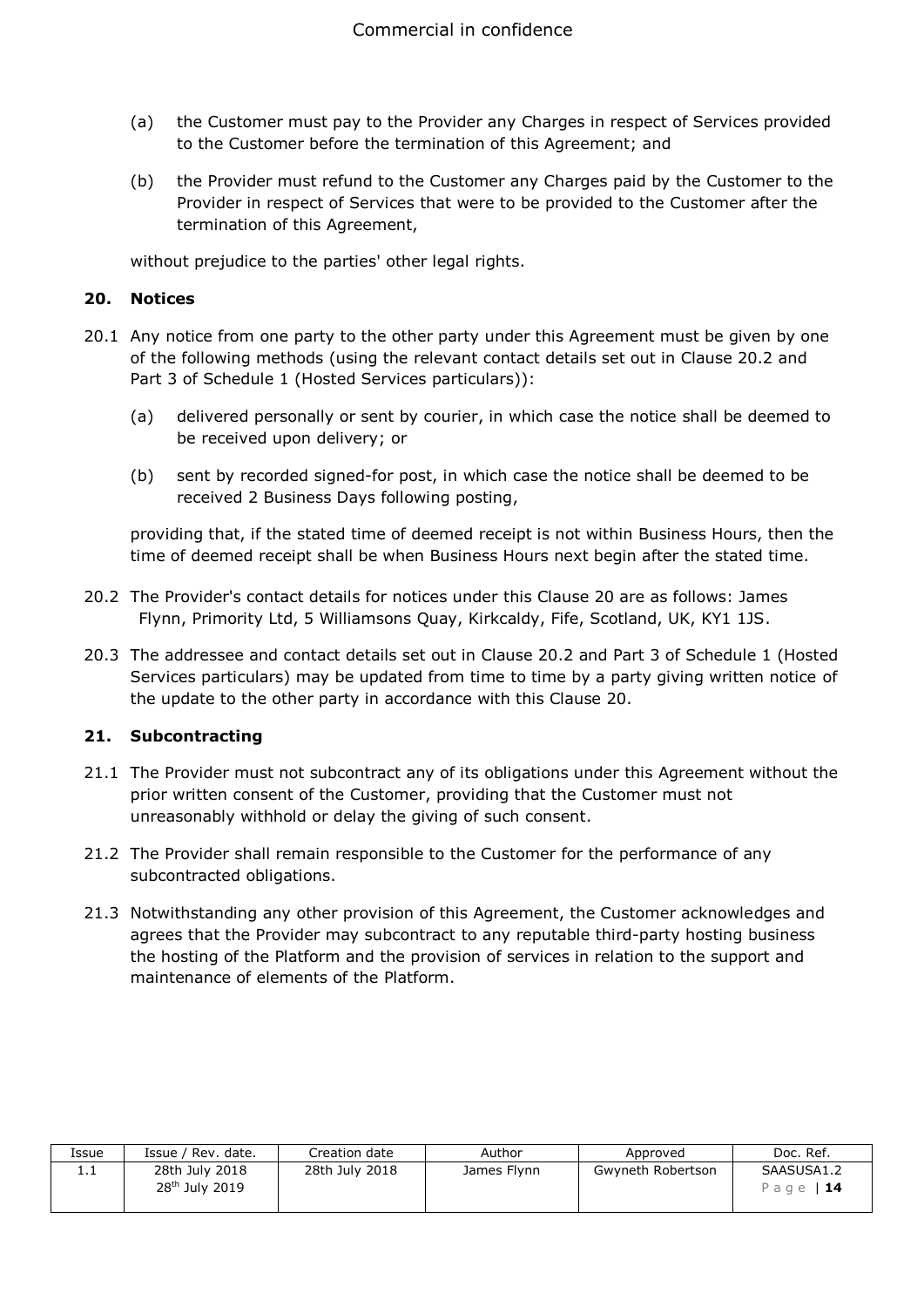## **22. General**

- 22.1 No breach of any provision of this Agreement shall be waived except with the express written consent of the party not in breach.
- 22.2 If any provision of this Agreement is determined by any court or other competent authority to be unlawful and/or unenforceable, the other provisions of this Agreement will continue in effect. If any unlawful and/or unenforceable provision would be lawful or enforceable if part of it were deleted, that part will be deemed to be deleted, and the rest of the provision will continue in effect (unless that would contradict the clear intention of the parties, in which case the entirety of the relevant provision will be deemed to be deleted).
- 22.3 This Agreement may not be varied except by a written document signed by or on behalf of each of the parties.
- 22.4 Neither party may without the prior written consent of the other party assign, transfer, charge, license or otherwise deal in or dispose of any contractual rights or obligations under this Agreement.
- 22.5 This Agreement is made for the benefit of the parties and is not intended to benefit any third party or be enforceable by any third party. The rights of the parties to terminate, rescind, or agree any amendment, waiver, variation or settlement under or relating to this Agreement are not subject to the consent of any third party.
- 22.6 Subject to Clause 16.1, this Agreement shall constitute the entire agreement between the parties in relation to the subject matter of this Agreement, and shall supersede all previous agreements, arrangements and understandings between the parties in respect of that subject matter.
- 22.7 This Agreement shall be governed by and construed in accordance with the laws of the jurisdiction and under any applicable law in the country of residence of the Customer.
- 22.8 The courts of the jurisdiction of the country of residence of the Customer shall have exclusive jurisdiction to adjudicate any dispute arising under, or in connection with this Agreement.

#### **23. Interpretation**

- 23.1 In this Agreement, a reference to a statute or statutory provision includes a reference to:
	- (a) that statute or statutory provision as modified, consolidated and/or re-enacted from time to time; and
	- (b) any subordinate legislation made under that statute or statutory provision.
- 23.2 The Clause headings do not affect the interpretation of this Agreement.

| Issue | Issue / Rev. date.                           | Creation date  | Author      | Approved          | Doc. Ref.               |
|-------|----------------------------------------------|----------------|-------------|-------------------|-------------------------|
| 1.1   | 28th July 2018<br>28 <sup>th</sup> July 2019 | 28th July 2018 | James Flynn | Gwyneth Robertson | SAASUSA1.2<br>Page   15 |
|       |                                              |                |             |                   |                         |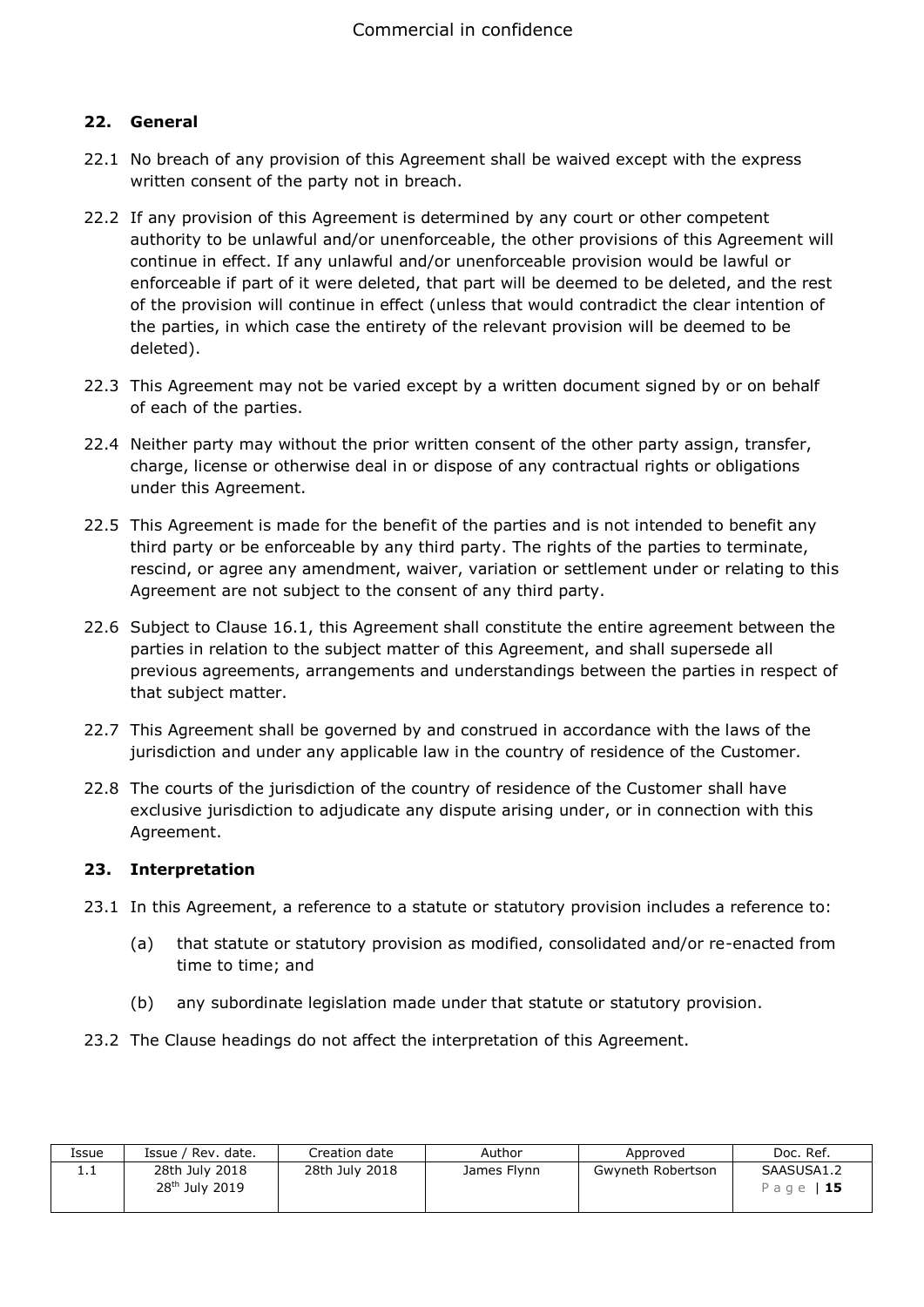23.3 In this Agreement, general words shall not be given a restrictive interpretation by reason of being preceded or followed by words indicating a particular class of acts, matters or things.

| Issue    | Issue / Rev. date.                           | Creation date  | Author      | Approved          | Doc. Ref.               |
|----------|----------------------------------------------|----------------|-------------|-------------------|-------------------------|
| <b>.</b> | 28th July 2018<br>28 <sup>th</sup> July 2019 | 28th July 2018 | James Flynn | Gwyneth Robertson | SAASUSA1.2<br>Page   16 |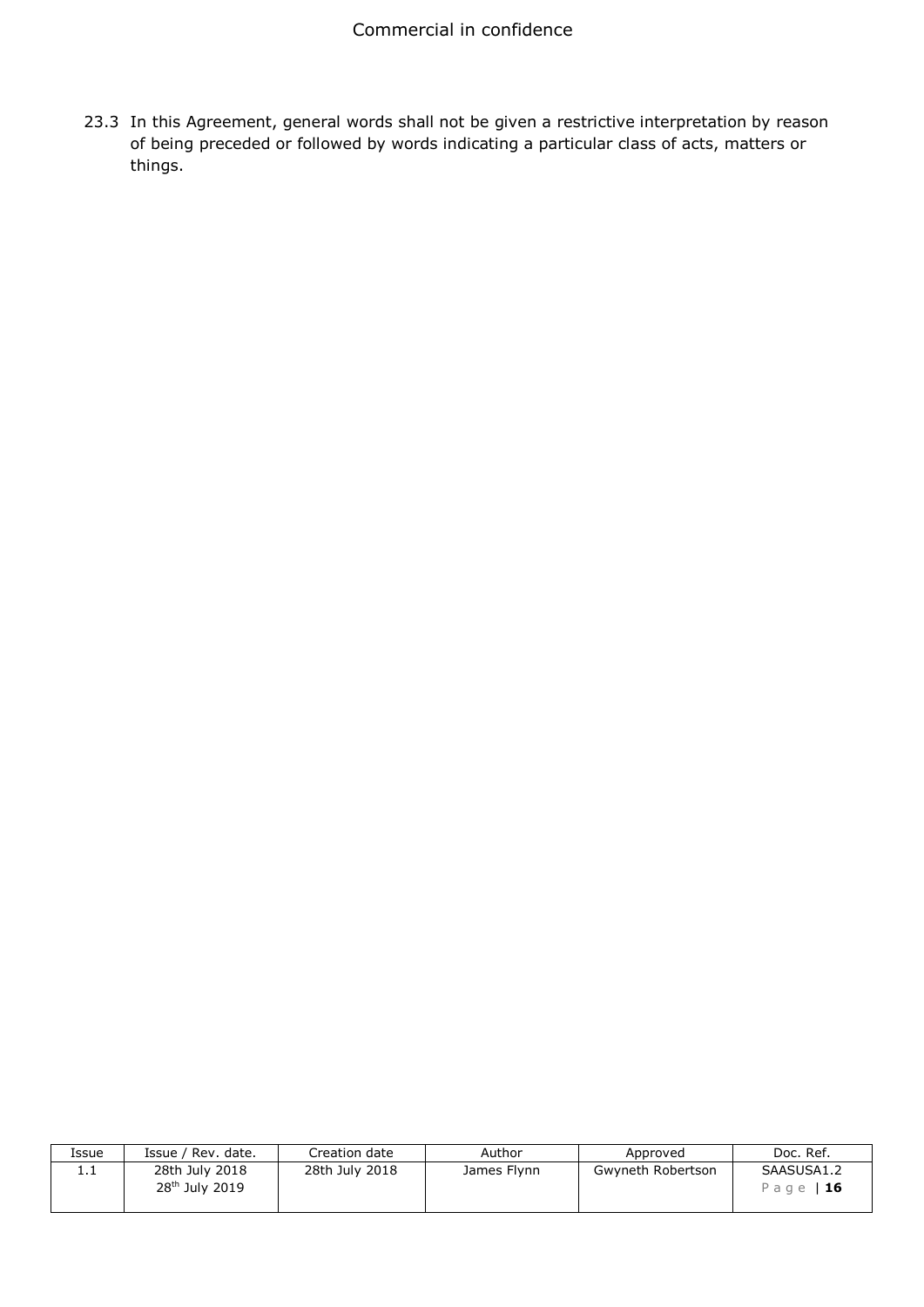# **Schedule 1 (Hosted Services particulars)**

## **1. Specification of Hosted Services**

- 3iVerify Portal A bespoke, secure, scalable and fully backed-up portal, deployed on the Microsoft Azure Cloud, that will allow The Customer to request, exchange and share information with their suppliers and carriers.
- An agreed set of electronic forms and/or questionnaires designed by The Provider to meet the specific business requirements of The Customer and the regulatory compliance requirements relating to Supplier Verification covered by the Food Safety Modernization Act
- A regular review of progress, quarterly in the first year and at least six monthly thereafter, to identify successes and areas for improvement to feed into the development road map and an agreed action plan to ensure the solution continues to deliver additional value.

# **2. Financial provisions**

**SAAS (software as a Service) Subscription fees:** Pricing based on up the number of active suppliers and carriers being managed in the 3iVerify system at any time.

A monthly invoice shall be raised in \$USD, in advance, by Primority Ltd and emailed to the main customer contact.

| Issue    | Issue / Rev. date.                           | Creation date  | Author      | Approved          | Doc. Ref.               |
|----------|----------------------------------------------|----------------|-------------|-------------------|-------------------------|
| <b>.</b> | 28th July 2018<br>28 <sup>th</sup> July 2019 | 28th July 2018 | James Flynn | Gwyneth Robertson | SAASUSA1.2<br>Page   17 |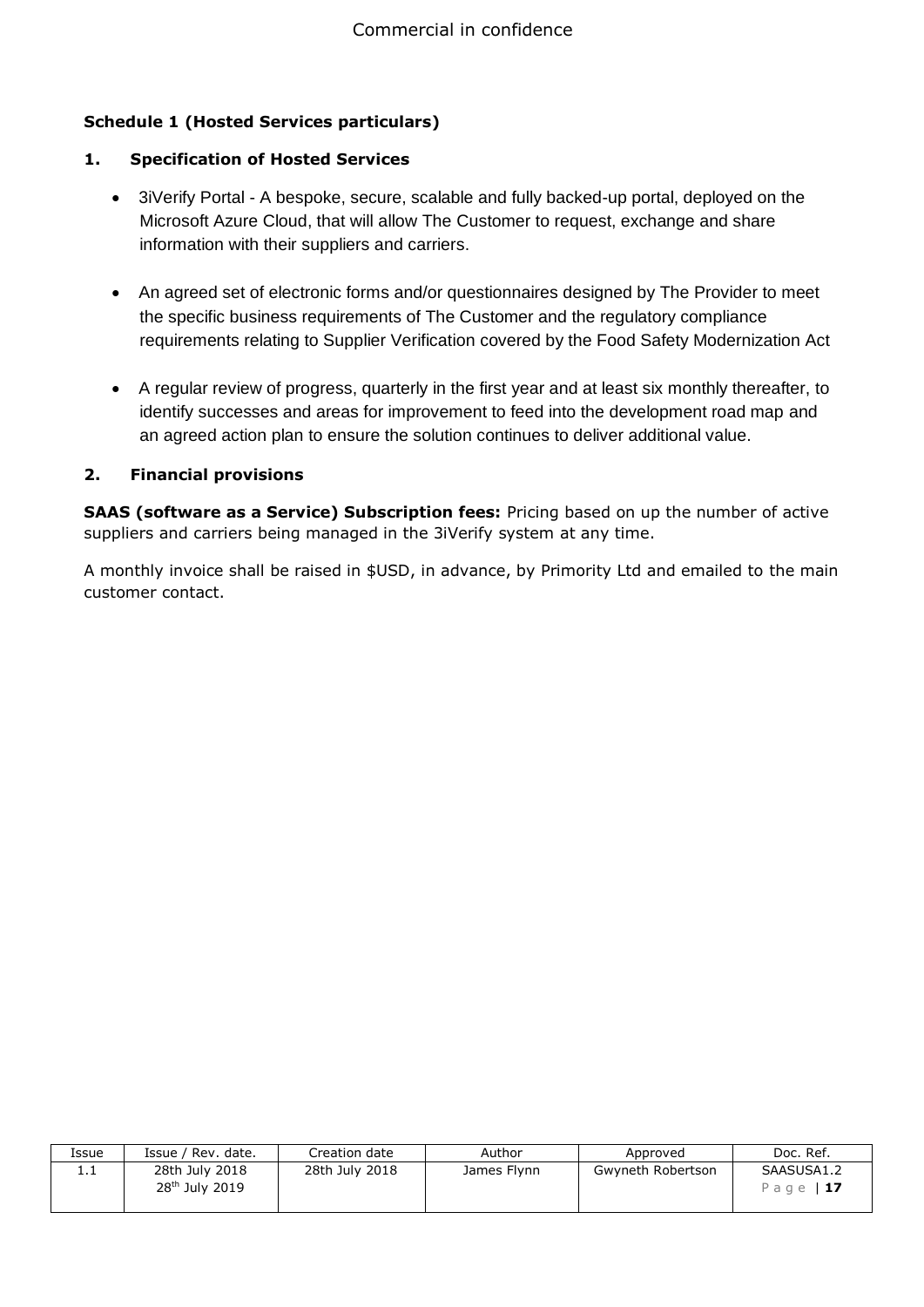# **Schedule 2 (Acceptable Use Policy)**

#### **1. Introduction**

- 1.1 This acceptable use policy (the "**Policy**") sets out the rules governing:
	- (a) the use of the website at www.3iverify.com, any successor website, and the services available on that website or any successor website (the "**Services**"); and
	- (b) the transmission, storage and processing of content by you, or by any person on your behalf, using the Services ("**Content**").
- 1.2 References in this Policy to "you" are to any Customer for the Services and any individual user of the Services (and "your" should be construed accordingly); and references in this Policy to "us" are to the Provider (Primority Ltd) (and "we" and "our" should be construed accordingly).
- 1.3 By using the Services, you agree to the rules set out in this Policy.
- 1.4 We will ask for your express agreement to the terms of this Policy before you upload or submit any Content or otherwise use the Services.
- 1.5 You must be competent to use the Services; and by using the Services, you warrant and represent to us that you are competent to use the Services.

#### **2. General usage rules**

- 2.1 You must not use the Services in any way that causes, or may cause, damage to the Services or impairment of the availability or accessibility of the Services.
- 2.2 You must not use the Services:
	- (a) in any way that is unlawful, illegal, fraudulent or harmful; or
	- (b) in connection with any unlawful, illegal, fraudulent or harmful purpose or activity.
- 2.3 You must ensure that all Content complies with the provisions of this Policy.

# **3. Unlawful Content**

- 3.1 Content must not be illegal or unlawful, must not infringe any person's legal rights, and must not be capable of giving rise to legal action against any person (in each case, in any jurisdiction and under any applicable law).
- 3.2 Content must not:
	- (a) be libelous or maliciously false;
	- (b) be obscene or indecent;

| Issue    | Issue / Rev. date.                           | Creation date  | Author      | Approved          | Doc. Ref.               |
|----------|----------------------------------------------|----------------|-------------|-------------------|-------------------------|
| <b>.</b> | 28th July 2018<br>28 <sup>th</sup> July 2019 | 28th July 2018 | James Flynn | Gwyneth Robertson | SAASUSA1.2<br>Page   18 |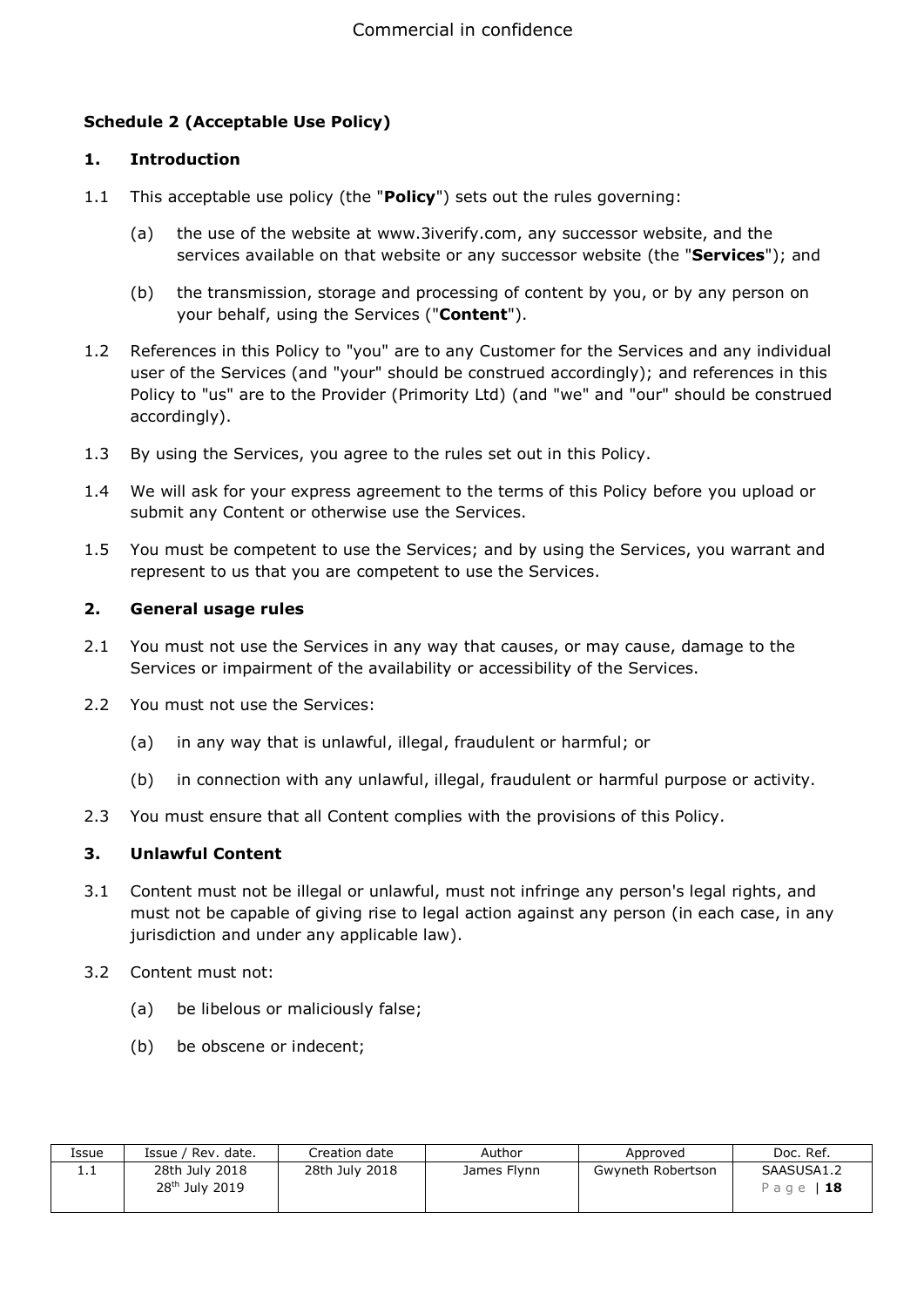- (c) infringe any copyright, moral right, database right, trade mark right, design right, right in passing off, or other intellectual property right;
- (d) infringe any right of confidence, right of privacy or right under data protection legislation;
- (e) constitute negligent advice or contain any negligent statement;
- (f) constitute an incitement to commit a crime, instructions for the commission of a crime or the promotion of criminal activity;
- (g) be in contempt of any court, or in breach of any court order;
- (h) constitute a breach of racial or religious hatred or discrimination legislation;
- (i) be blasphemous;
- (j) constitute a breach of official secrets legislation; or
- (k) constitute a breach of any contractual obligation owed to any person.
- 3.3 You must ensure that Content is not and has never been the subject of any threatened or actual legal proceedings or other similar complaint.

#### **4. Graphic material**

- 4.1 Content must be appropriate for all persons who have access to or are likely to access the Content in question, and in particular for children over 12 years of age.
- 4.2 Content must not depict violence in an explicit, graphic or gratuitous manner.
- 4.3 Content must not be pornographic, or sexually explicit.

# **5. Factual accuracy**

- 5.1 Content must not be untrue, false, inaccurate or misleading.
- 5.2 Statements of fact contained in Content and relating to persons (legal or natural) must be true; and statements of opinion contained in Content and relating to persons (legal or natural) must be reasonable, be honestly held and indicate the basis of the opinion.

#### **6. Negligent advice**

- 6.1 Content must not consist of or contain any legal, financial, investment, taxation, accountancy, medical or other professional advice, and you must not use the Services to provide any legal, financial, investment, taxation, accountancy, medical or other professional advisory services.
- 6.2 Content must not consist of or contain any advice, instructions or other information that may be acted upon and could, if acted upon, cause death, illness or personal injury, damage to property, or any other loss or damage.

| Issue | Issue /<br>' Rev. date.                      | Creation date  | Author      | Approved          | Doc. Ref.               |
|-------|----------------------------------------------|----------------|-------------|-------------------|-------------------------|
| ⊥.⊥   | 28th July 2018<br>28 <sup>th</sup> July 2019 | 28th July 2018 | James Flynn | Gwyneth Robertson | SAASUSA1.2<br>Page   19 |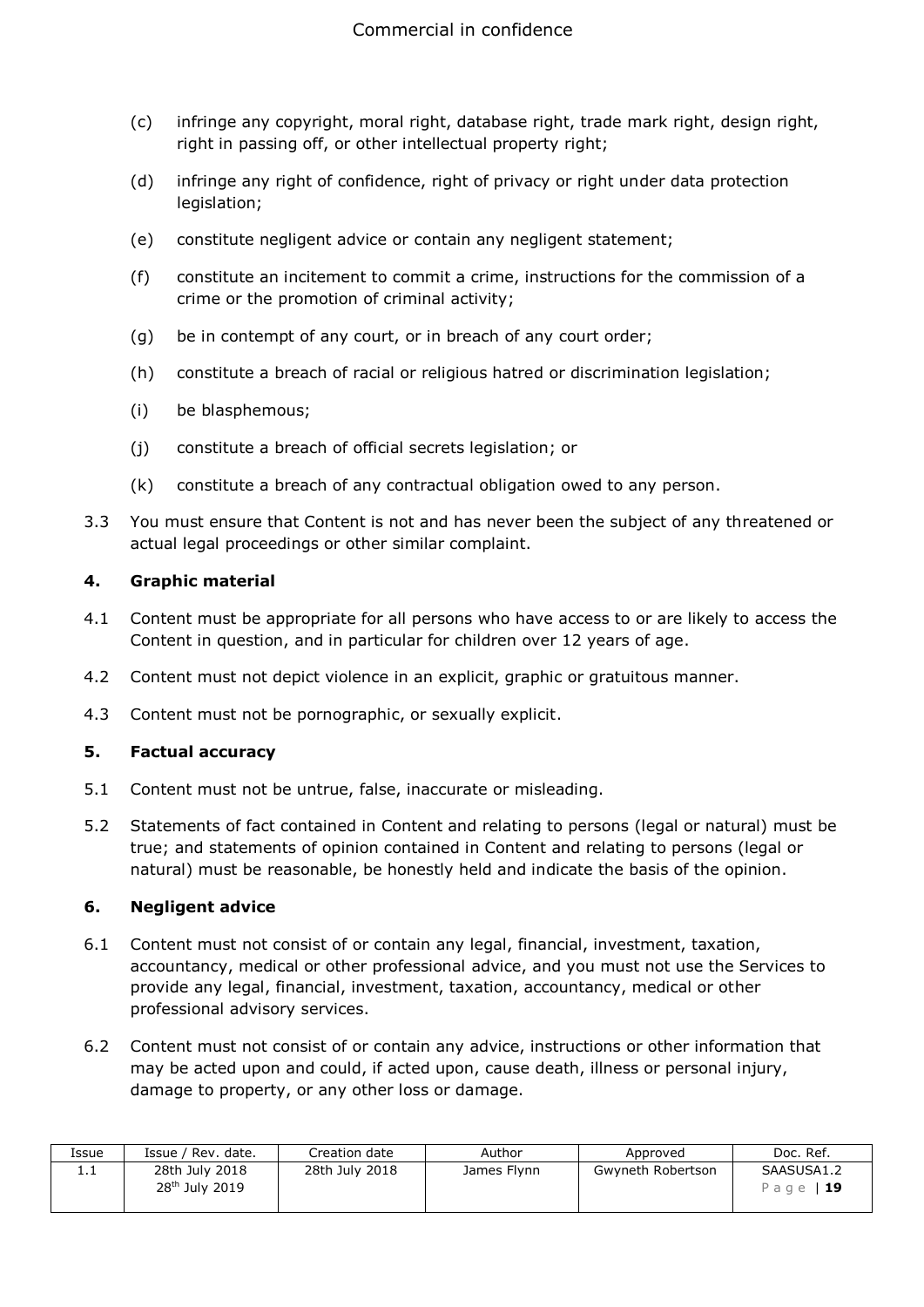# **7. Etiquette**

- 7.1 Content must be appropriate, civil and tasteful, and accord with generally accepted standards of etiquette and behaviour on the internet.
- 7.2 Content must not be offensive, deceptive, threatening, abusive, harassing, menacing, hateful, discriminatory or inflammatory.
- 7.3 Content must not be liable to cause annoyance, inconvenience or needless anxiety.
- 7.4 You must not use the Services to send any hostile communication or any communication intended to insult, including such communications directed at a particular person or group of people.
- 7.5 You must not use the Services for the purpose of deliberately upsetting or offending others.
- 7.6 You must not unnecessarily flood the Services with material relating to a particular subject or subject area, whether alone or in conjunction with others.
- 7.7 You must ensure that Content does not duplicate other content available through the Services.
- 7.8 You must ensure that Content is appropriately categorised.
- 7.9 You should use appropriate and informative titles for all Content.
- 7.10 You must at all times be courteous and polite to other users of the Services.

#### **8. Marketing and spam**

- 8.1 You must not use the Services for any purpose relating to the marketing, advertising, promotion, sale or supply of any product, service or commercial offering.
- 8.2 Content must not constitute or contain spam, and you must not use the Services to store or transmit spam - which for these purposes shall include all unlawful marketing communications and unsolicited commercial communications.
- 8.3 You must not send any spam or other marketing communications to any person using any email address or other contact details made available through the Services or that you find using the Services.
- 8.4 You must not use the Services to promote or operate any chain letters, Ponzi schemes, pyramid schemes, matrix programs, "get rich quick" schemes or similar letters, schemes or programs.

# **9. Gambling**

9.1 You must not use the Services for any purpose relating to gambling, gaming, betting, lotteries, sweepstakes, prize competitions or any gambling-related activity.

| Issue | Issue / Rev. date.                           | Creation date  | Author      | Approved          | Doc. Ref.              |
|-------|----------------------------------------------|----------------|-------------|-------------------|------------------------|
| .     | 28th July 2018<br>28 <sup>th</sup> July 2019 | 28th July 2018 | James Flynn | Gwyneth Robertson | SAASUSA1.2<br>Page 120 |